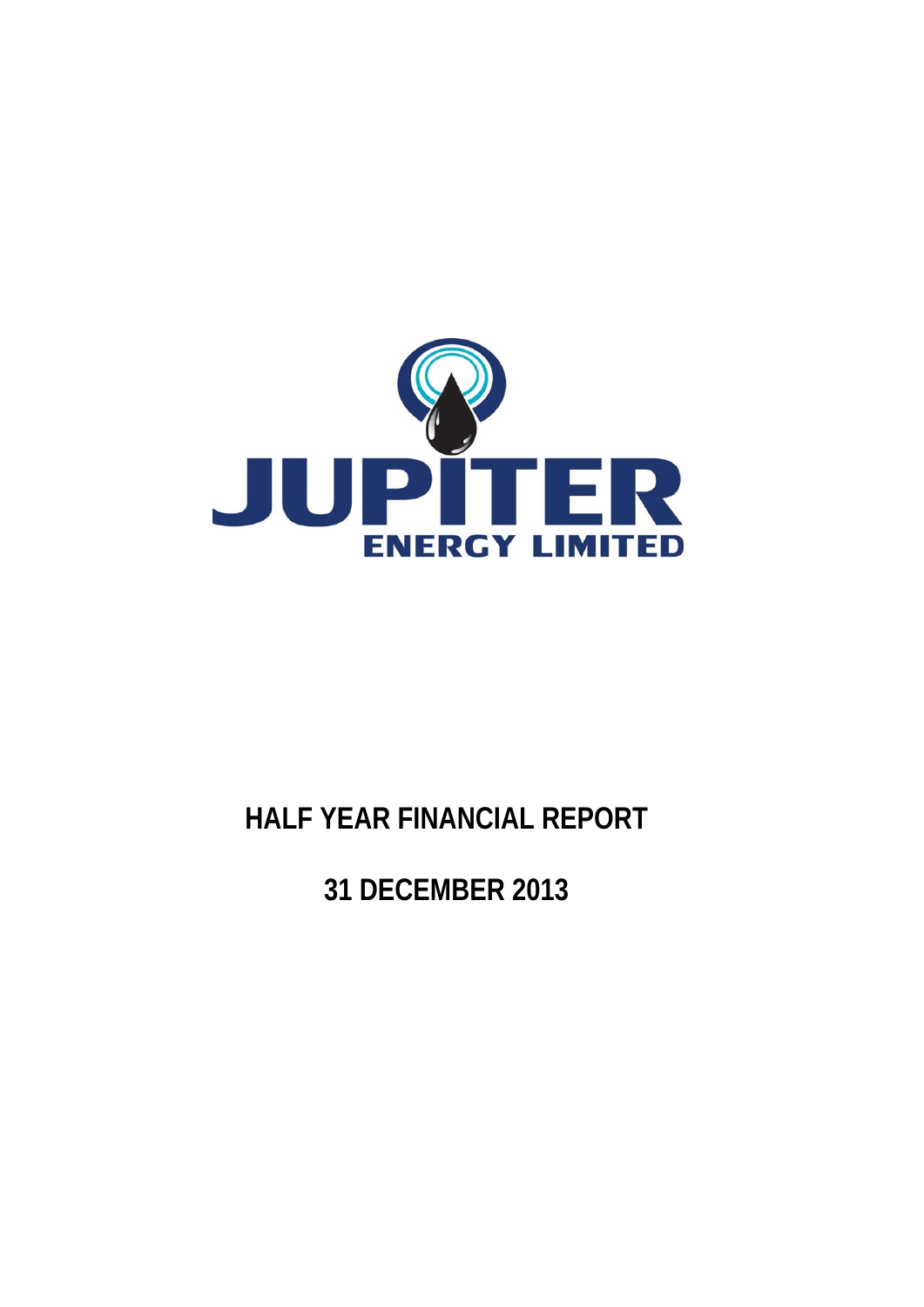# **CORPORATE DIRECTORY**

#### **Directors and Officers**

*Geoff Gander Executive Chairman/CEO* 

*Alastair Beardsall Non-Executive Director* 

*Baltabek Kuandykov Non-Executive Director* 

*Scott Mison Executive Director/Company Secretary* 

## **Principal and Registered Office**

Level 2, 23 Barrack Street PO Box 1282 Perth West Perth Western Australia 6005 Western Australia 6872

| Telephone | +61 8 9322 8222        |
|-----------|------------------------|
| Facsimile | +61 8 9322 8244        |
| Email     | info@jupiterenergy.com |
| Website   | www.jupiterenergy.com  |

# **Auditors**

Ernst & Young 11 Mounts Bay Road Perth, Western Australia 6000

Telephone +61 8 9429 2222 Facsimile +61 8 9429 2436

## **Bankers**

National Australia Bank Limited Perth Central Business Banking Centre UB13.03, 100 St Georges Terrace Perth WA 6000

# **Share Registry**

Computershare Investor Services Pty Ltd Level 2, 45 St George's Terrace Perth, Western Australia 6000

Telephone 1300 557 010 (within Australia) +61 3 9415 4000 (outside Australia) Facsimile +61 8 9323 2033<br>Website www.computersh www.computershare.com

## **ASX, AIM and KASE Codes**

Jupiter Energy Limited shares are listed on the Australian Securities Exchange under the code JPR, on the AIM Market of the London Stock Exchange under the code JPRL and on the Kazakh Stock Exchange under JPRL\_AU.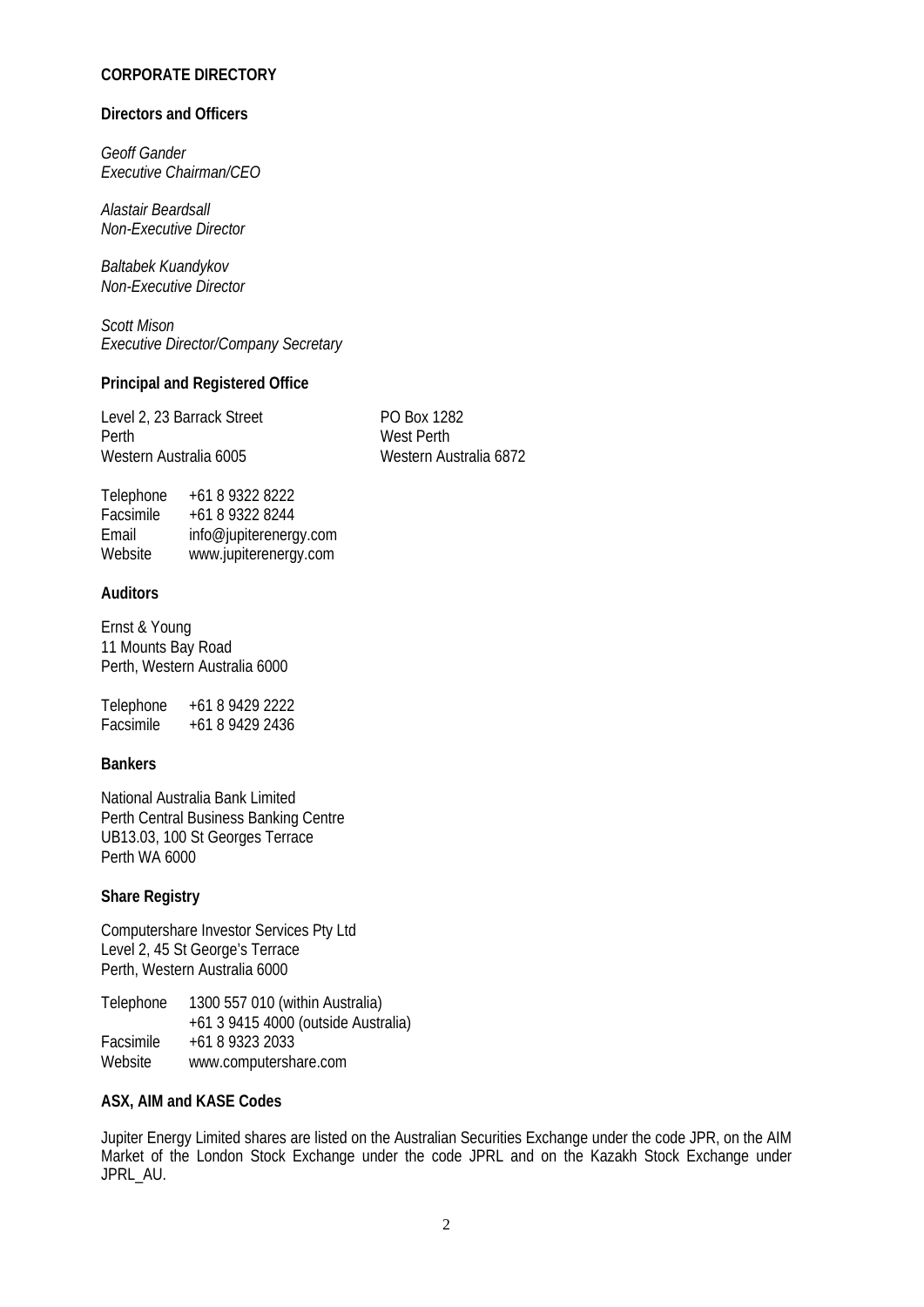# **DIRECTORS' REPORT**

Your directors submit the financial report of the consolidated entity for the half-year ended 31 December 2013.

# **Directors**

The names of directors who held office during or since the end of the half-year:

| Name                  | Date of Appointment/Retirement     |
|-----------------------|------------------------------------|
| Mr Geoff Gander       | Appointed Director 27 January 2005 |
| Mr Alastair Beardsall | Appointed Director 5 October 2010  |
| Mr Baltabek Kuandykov | Appointed Director 5 October 2010  |
| Mr Scott Mison        | Appointed Director 31 January 2011 |

The directors have been in office since the beginning of the period unless otherwise stated.

# **Operating Results**

This review covers the 6 months from 1 July 2013 to 31 December 2013 and the "Subsequent Events" section includes any significant events that have occurred between 1 January 2014 and the release date of this report.

Total production for the period was approximately 112,000 (2012: 77,000) barrels of oil. Revenue for the period was \$3,419,560.

The consolidated loss for the period after income tax was \$2,465,620 (2012: \$2,794,714).

At the end of December 2013, cash levels were \$2,197,490 (2012: \$3,965,342). Assets increased to \$74,784,479 (2012: \$56,435,903) and equity increased to \$53,817,462 (2012: \$49,129,547).

## **Review of Operations**

This financial year continues to see measured progress being made by Jupiter Energy Limited (Jupiter and/or the Company) as we continued to make the transition from pure oil explorer to that of explorer and producer (E&P).

## *Production (J-50, J-51, J-52 and J-53 wells):*

During the review period, oil was produced from the J-51 and J-52 wells under their respective Trial Production Licences (TPL's). These two wells are both located on the northern section of the permit and are part of the East Akkar oilfield.

Total barrels sold from the J-51 and J-52 wells for the six month period amounted to ~111,900, at an average price of ~\$US33/barrel providing a cash inflow of \$US3.72 million (\$A 3.42m) that was used in funding general operations.

There are two other producing wells located in the northern section of the permit, J-50 and J-53. With regards the J-50 well, Kazakh emission regulations required the Company to obtain an amendment to the J-50 TPL to address the increased emission level from the well after improved production was achieved post the installation of an Electric Submersible Pump (ESP). This process meant that the well was shut in during the review period; the J-50 well recommenced production in January 2014.

The J-53 well was also shut in for almost all the review period, awaiting further remedial work and this work was completed in late December. The well produced a small quantity of oil in the last few days of December 2013 (595 barrels).

The Emission Approvals for wells J-50, J-51, J-52 and J-53 wells were all approved by authorities in late December 2013 meaning that from 1 January 2014 the Company had four wells (J-50, J-51, J-52 and J-53) approved to produce during 2014 under their individual TPL's.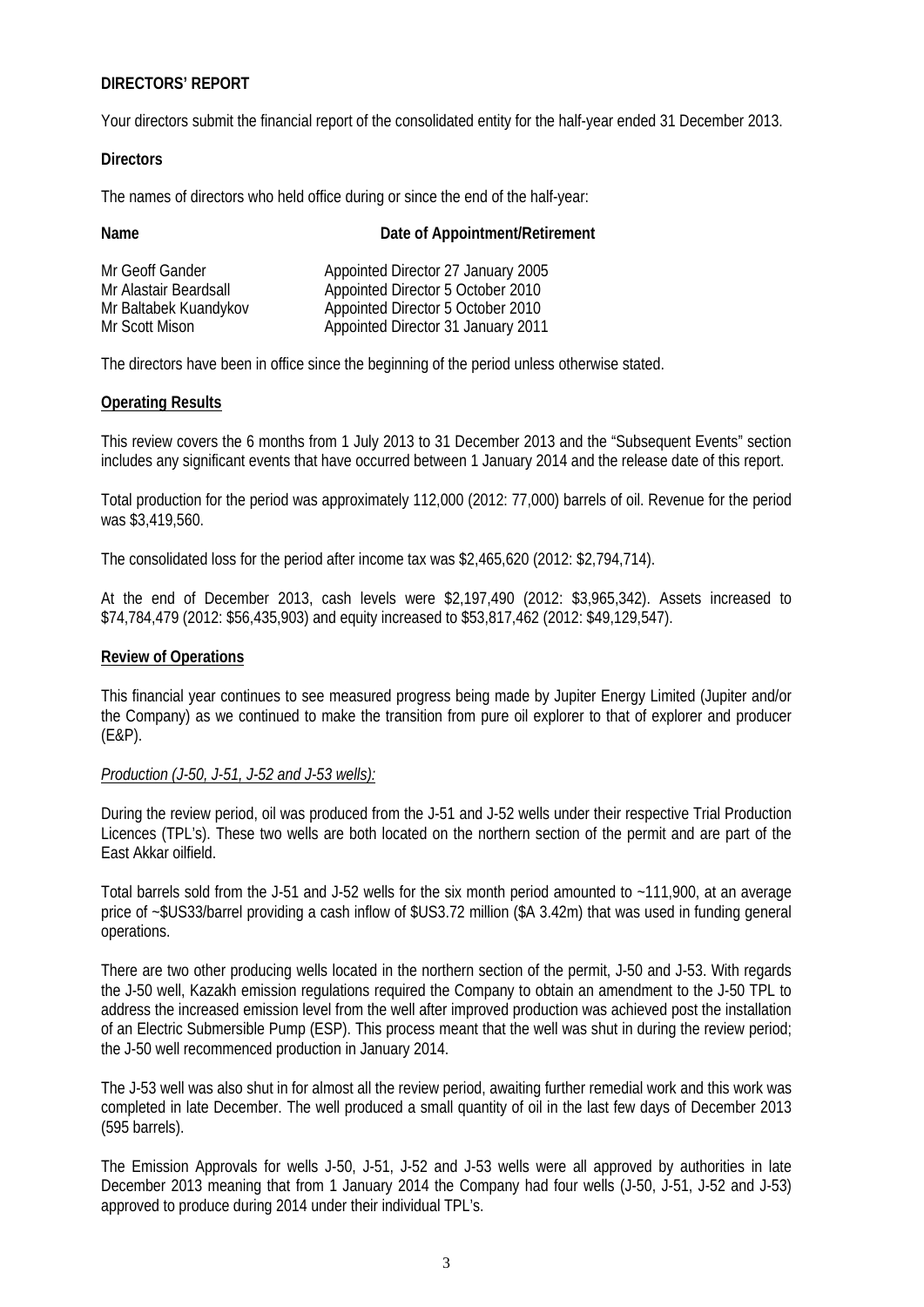# *Post 90 day testing (J-55, J-58 and J-59 wells):*

These three wells are all located on the southern section of the permit and are part of what will be known as the West Zhetybai oilfield.

During the review period, the J-55, J-58 and J-59 wells were all shut in as the Company awaited the preparation of an independent reserve report for the West Zhetybai field. Post the approval of the reserve report by the authorities, the Company will progress TPL applications for these wells.

# *Forward Drilling Plan (J-54 well):*

The Company expects to commence the drilling of its eighth exploration well (J-54) during 2014, assuming the required funding is in place.

The J-54 prospect is a large structural closure mapped using 3D seismic to the north of the producing East Akkar field. The prospect is believed to be a separate structure and the prognosis is that it is structurally up dip of Akkar East.

The Company considers that the main risk associated with the well is an adequate top seal to trap oil. Assuming success, it is believed that the reservoir quality and flow rates should be similar to that found in the Akkar East field.

Further updates on the 2014 Drilling Program associated with the Akkar East and West Zhetybai fields will be announced as appropriate.

## **Growth in Oil Production and Revenues:**

Production for the review period was approximately 112,000 barrels, an increase of over 45% on the 77,000 barrels produced in the corresponding review period in 2012 and an 8 fold increase from production in 2011 when approximately 12,000 barrels of oil were produced during the same review period.



*Fig 1: Barrels produced – 6 month periods* 

Revenues show a similar trend with oil sales amounting to \$nil in the six months from 1 July to 31 December 2011, increasing to \$US2.29m (\$A 2.21m) in the corresponding period in 2012 and increasing again to \$US3.72m (\$A 3.42m) in this review period.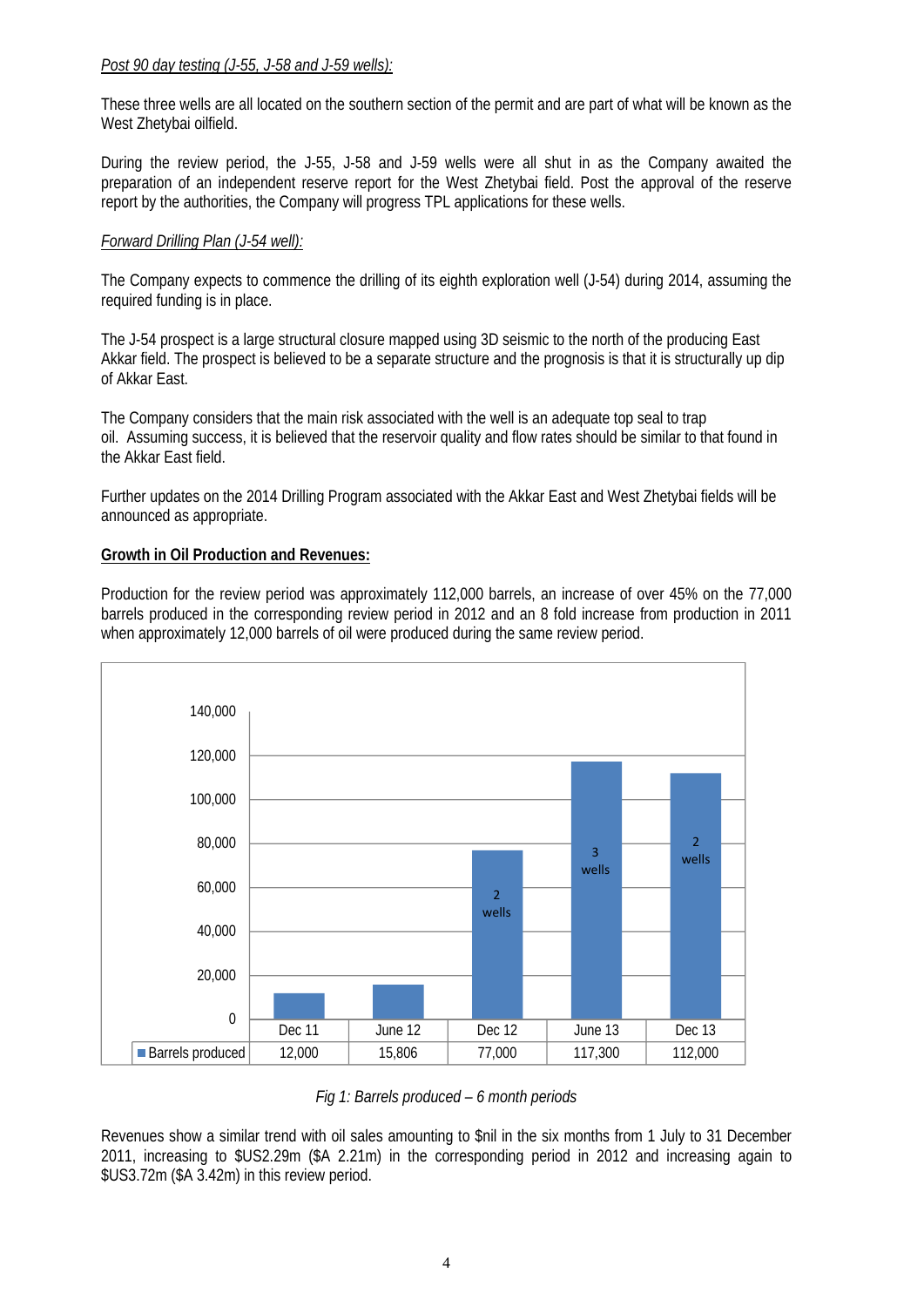# **Update to Reserves and Resource Estimations:**

On 11 September 2013 the Company announced the details of three independent reserve estimations that had been carried out on the various accumulations on the Block 31 permit.

Two of these reports were State Reserve Reports prepared by independent Kazakh consulting firm Reservoir Evaluation Services (RES). The first of these was the Final Akkar East Reserves Report prepared as part of the process of moving the Akkar East field into Full Field Development. This review of the Akkar East field reserves was a follow on to the 2012 Preliminary Reserves report prepared by RES submitted as part of the process required to enable the J-50, J-51, J-52 and J-53 wells to be granted their respective TPL's. The Preliminary Reserves report was approved by the Kazakh authorities in June 2012.

The second report was the Southern Extension area (West Zhetybai) Preliminary Reserves Report and this report is the first step towards the granting of TPL's for the J-55, J-58 and J-59 wells.

In summary, the Akkar East accumulation covers the area delineated by the J-51, J-52 and J-53 wells and the Oil-In-Place (OIP) for this area has been estimated by RES at 129 mmbbls with recoverable reserves estimated at 32.6 mmbbls. The C1 reserves have been estimated at 10.7 mmbbls and C2 reserves at 21.9 mmbbls. The recoverable reserves reflect an average recovery factor of 27.2%.

The J-50 well is part of the Akkar North accumulation and the recoverable reserves estimated by RES for this area are 8.6 mmbbls (C1 - 4 mmbbls and C2 - 4.6 mmbbls) bringing the total recoverable reserves in the area delineated by the wells J-50, 51, 52 and 53 to 41.2 mmbbls; C1 reserves of 14.7 mmbbls and C2 reserves of 26.5 mmbbls.

Estimated reserves for the T31, T32 (both formerly known as the Z Sand), T2A and T2B horizons were included in these calculations. The Akkar East Final Reserves Report has been submitted to the relevant authorities and post review by these authorities the Company will confirm the final approved C1+C2 reserve figures that will be booked by the State Reserves Committee.

The West Zhetybai accumulation covers the area delineated by the J-55, J-58 and J-59 wells and reserves have been evaluated for the T31, T32, T2A and T2B horizons. The OIP for this area has been estimated by RES at 232 mmbbls (from all four horizons) with recoverable reserves estimated at 61.2 mmbbls. The C1 reserves have been estimated by RES at 2.3 mmbbls and C2 reserves at 58.9 mmbbls; the recoverable reserves reflect an average recovery factor of 27.2%.

It should be noted that the higher proportion of C2 to C1 reserves with West Zhetybai indicates the need for (i) further testing of the J-55 and J-59 wells and (ii) general appraisal of the area which may include the drilling of additional wells.

Like the Akkar East Final Reserves Report, the West Zhetybai Preliminary Reserves Report has been submitted to the relevant authorities and post review by these authorities the Company will confirm the final approved C1+C2 preliminary reserve figures that will be booked by the State Reserves Committee.

The third report announced was a Competent Persons Report (CPR) that was prepared using the Society of Petroleum Engineers Petroleum Resources Management System (PRMS) classification system; reserves are defined as those quantities of oil which are estimated to be commercially recoverable from a known accumulation from a given date forward.

McDaniel & Associates (McDaniel) were engaged to complete this independent reserves audit of only the mid Triassic horizon as identified by wells J-50, J-51, J-52, J-53, J-55, J-58 and J-59.

One of the underlying differences between the Kazakh State Reserves classification system and PRMS classification system is that PRMS also considers the commercial uncertainties rather than only geological attributes and therefore the lack of established commercial oil flow from the J-53, J-55 and J-59 wells resulted in the reserve calculations performed by McDaniel were based primarily on production from the T2B horizon from wells J-50, J-51, J-52 and J-58.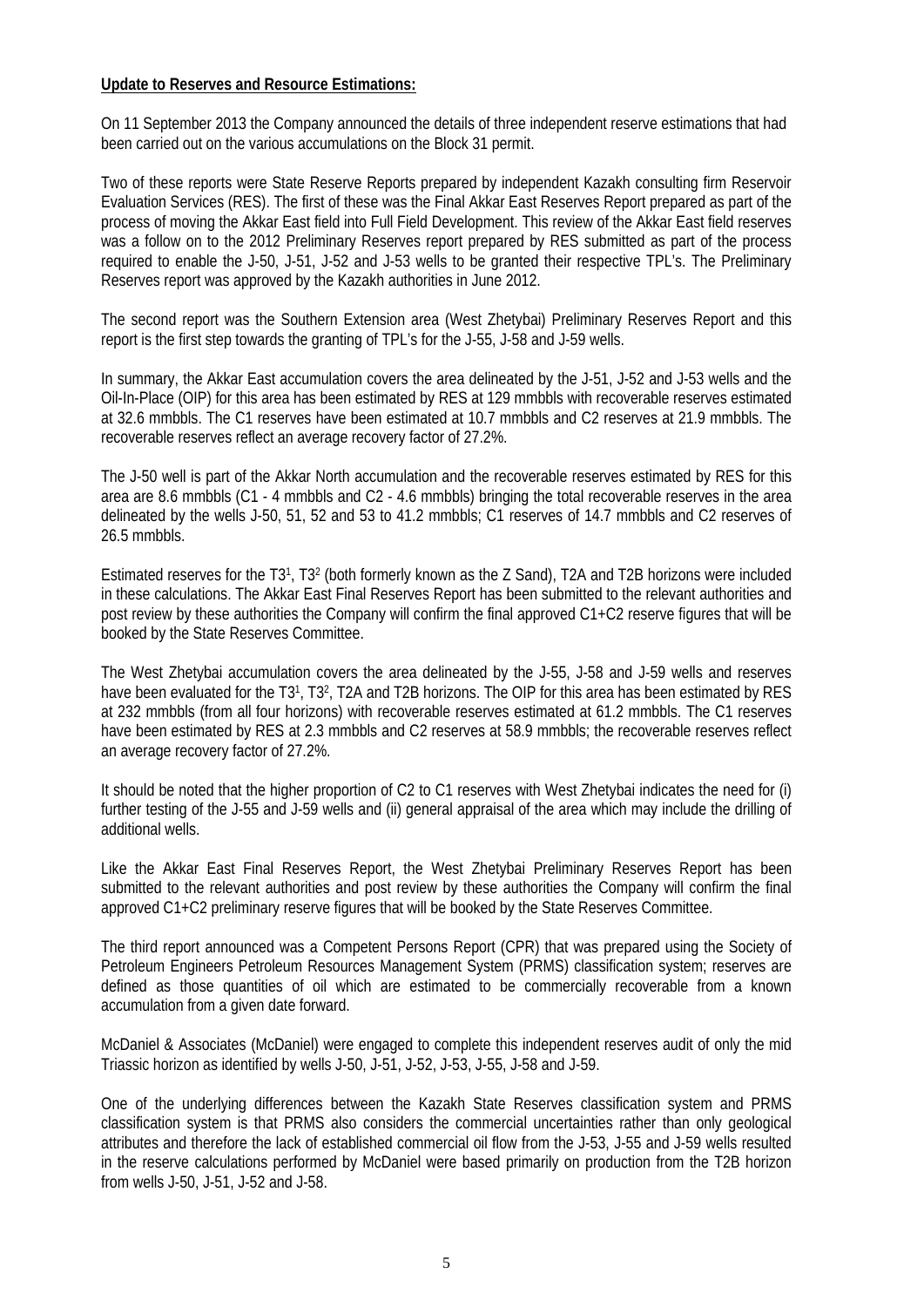The results, by reserve category, were:

- Proved Reserves: 1P 9.7 mmbbls
- Proved plus Probable Reserves: 2P 19.2 mmbbls

Proved plus Probable plus Possible: 3P 28.7 mmbblsBy way of a comparison with the evaluation carried out by RES, their estimation of the C1 + C2 reserves for the same T2B horizon from wells J-50, J-51, J-52 and J-58 was approximately 33 mmbbls. The difference between McDaniel's 2P figure of 19.2 mmbbls and the RES figure of 33 mmbbls is mostly attributable to the differing recovery factors used by both parties (~14% vs ~27%), with the estimated oil-in-place (OIP) figure from both parties being approximately 135-140 mmbbls.

As part of the work undertaken by McDaniel to establish the commercial threshold of the mid-Triassic reserves, the Net Present Value of the proved+probable reserves using a discounted cashflow model with a discount rate of 10% was calculated as \$US304.6m (~\$US15.9/bbl) pre-tax and \$US222.5m (~\$US11.6/bbl) after tax.

Shareholders are encouraged to read the 11 September 2013 announcement in full as it contains more details on the differing reserve classification methodologies used by RES in preparing the State Reserve Reports and by McDaniel in preparing the CPR.

In summary, the results of these independent reserve audits confirmed the prospectivity of the Block 31 permit.

# **Funding and Capital Management:**

On 23 September 2013 the Company announced that as of 20 September 2013 Jupiter had agreed to issue \$US6.5 million of Convertible Notes ("the Convertible Notes"). The specific details were:

# \$US6.5m Convertible Notes (Series B):

The key terms of the Convertible Notes are as follows:

- Term: 3 years
- Conversion Price: \$US1.25 per share (maximum of 5.2 million shares may be issued).
- Coupon Rate: 12% per annum, with the interest accruing from and including the Issue Date until the earlier of the Conversion Date, Redemption Date or Maturity Date of the Note.
- The Convertible Notes may be redeemed by Jupiter at any time with a minimum of 12 months interest payable if the Convertible Notes are redeemed within the 1st 12 months of their Term
- The issue of the Convertible Notes is carried out under Jupiter's 15% capacity in accordance with ASX Listing Rule 7.1

In addition, the Company also announced on 23 September 2013, the holders of Series A Convertible Notes issued on 31 May 2013 agreed to convert their notes to Series B Convertible Notes, effective from 20 September 2013.

This means that as at the date of this report there are a total of \$US15.5m Convertible Notes now outstanding. Full details of these Notes are outlined on page 20 of this report.

The Company is still reviewing its ongoing funding requirements for 2014-2016 and the directors are currently reviewing a range of options for financing the further development of the East Akkar field during 2014 and beyond, to the stage where export oil sales are being achieved and further development of the field is selffunding; these options may include the further issue of new equity, reserve based debt, convertible debt or a combination of these and other funding instruments.

Once funding has been established, the further development of the Akkar East field, and in particular building of the topside infrastructure including a processing facility and gas separation plant, will be accelerated.

Funds will also be allocated to continue the drilling on the West Zhetybai permit area. Currently the higher proportion of C2 to C1 reserves in this area indicates the need for (i) further testing of the J-55 and J-59 wells and (ii) further appraisal of the area. Ultimately this this field will be linked into the Akkar East topside infrastructure allowing both fields to produce export oil.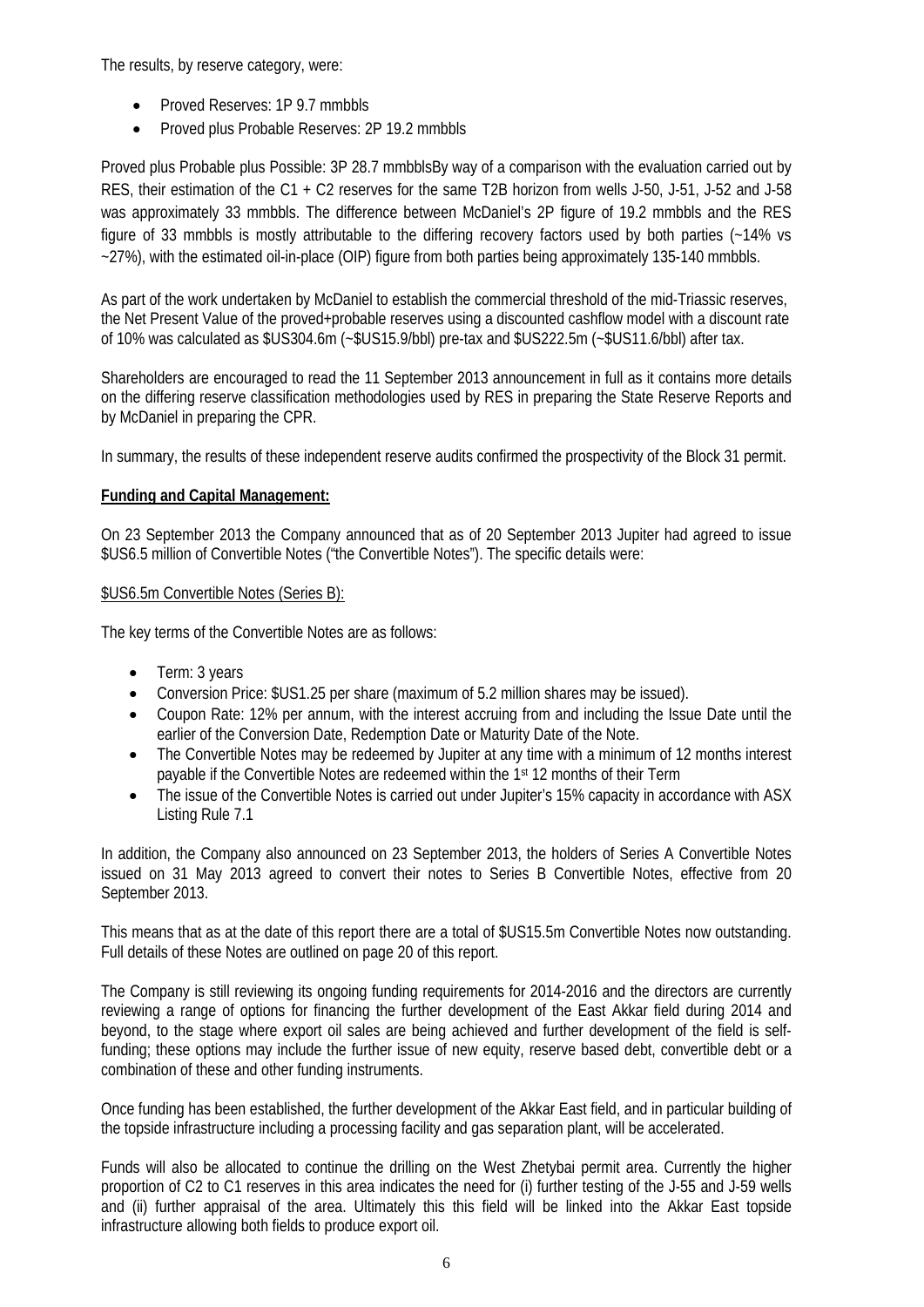The Company also continues to look for opportunities for further extensions to the field and currently has two applications being considered by the relevant authorities. One of these applications, an extension of the North Eastern section of the permit, has been approved in principal by the Ministry of Oil & Gas but the addendum to the contract, which is required before the extension is completed, is still work in progress.

# **KASE:**

Under Kazakh law, a Company that has over 80% of its assets located in Kazakhstan must be listed on the Kazakh Stock Exchange (KASE). The Company announced on 16 September 2013, that the Company had fulfilled the relevant conditions required under the KASE Listing Rules, and the KASE Listing Committee had confirmed that the Company's shares would be included on the official list of shares trading on KASE.

The process of trading shares on KASE commenced on 10 December 2013, with Halyk Finance acting as Market Maker.

# **2013 Annual General Meeting:**

The 2013 Annual General Meeting was held on Thursday 7 November 2013 and all Resolutions were passed on a show of hands.

# **Subsequent Events:**

# *Production from J-50, J-51, J-52 and J-53 Wells:*

The 2014 J-50, J-51, J-52 and J-53 2014 Emissions permits were all received in December 2013 and all wells have been in production for January and most of February. Production rates being achieved are approximately as follows:

- J-50: 240 bopd
- J-51: 300 bopd
- J-52: 320 bopd
- J-53: 100 bopd

with the water cut in wells J-50 and J-51 being <1%, J-52 is <2% and in the case of J-53, post remedial work, the water cut has been declining and has reduced to ~30%. It was initially decided to produce the J-53 well using an interim ESP and with the success of the remediation work, it has been decided to replace this ESP with a new model for improved reliability. The new ESP has been ordered and will be available for installation during April and in the meantime it has been decided to shut in the well until the new pump has been installed.

All produced oil is being sold on a pre-paid basis from the well heads, and purchased by several local oil traders.

# *J-59 Well:*

The Company has lodged an application for an additional 90 days test period so further completion and testing work can be carried out on the J-59 well. The timing of this work is expected to be during 1Q 2014 and will focus on the testing of the Jurassic horizon identified during the drilling of the well.

## *J-55 and J-58 Wells:*

These wells remain shut in, awaiting approval of their individual TPL's.

## Devaluation of the Kazakh Tenge:

On 11 February 2014, the National Bank of Kazakhstan announced the effective devaluation of the local currency (Kazakh Tenge) by approximately 20%, when measured against the \$US. The impact of this devaluation will be assessed over time but the immediate indications for the Company is that as the majority of the third party contracts that are in place are based on payments in \$US, there will be no impact from the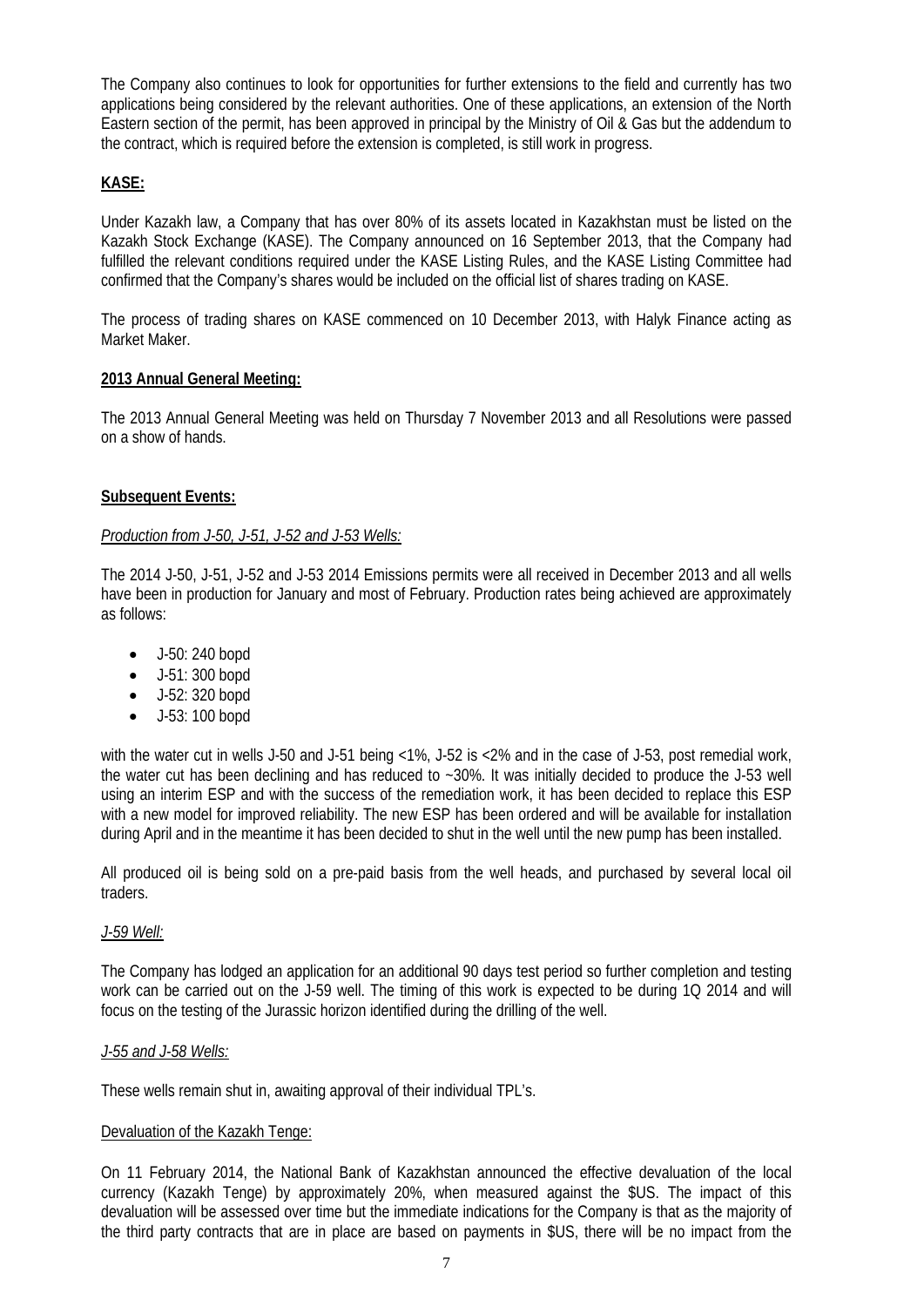devaluation. However where contracts are paid in Tenge, the effect of the devaluation will be to increase the nominal costs by 20%.

Revenue from oil sales will continue to be received in \$US.

There are no further "Subsequent Events" to report prior to the release of this report.

# **Summary:**

The Company has endured a somewhat frustrating six month period with progress inhibited by a combination of numerous lengthy approval processes and restricted funding.

That said, since acquiring an exploration permit in 2008, independent reserve reports released during September 2013 confirmed that Jupiter has now discovered two sizeable oilfields with significant reserves and resources. In addition, oil production has moved from zero at the beginning of 2011 to over 240,000 barrels for calendar year 2013, with calendar revenues reaching \$US7.9 million.

The goal of developing Jupiter Energy into a full cycle E&P company with a meaningful production profile and sizeable 2P reserves base remains the key objective for the Board and Management and the Company is confident of continuing to make progress towards achieving this goal during 2014.

# **Competent Persons Statements:**

## **General**

Keith Martens, BSc Geology and Geophysics, with over 35 years' oil & gas industry experience, is the qualified person who has reviewed and approved the technical information contained in this report.

# Independent Reserves Analysis - RES:

The information in this announcement which relates to the C1 and C2 Block 31 reserve estimations is based on information compiled by Reservoir Evaluation Services LLP ("RES"), a Kazakh based oil & gas consulting company that specialises in oil & gas reserve estimations. RES has used the Kazakh Reserve classification system in determining their estimations. RES has sufficient experience which is relevant to oil & gas reserve estimation and to the specific permit in Kazakhstan to qualify as competent to verify the information pertaining to the C1 and C2 reserve estimations. RES has given and not withdrawn its written consent to the inclusion of the C1 and C2 reserve estimations in the form and context in which they appear in this announcement. RES has no financial interest in the Company.

## Independent Reserves Analysis – McDaniel & Associates:

The information in this announcement which relates to the proven, probable and possible reserve estimations of the Mid Triassic is based on information compiled by McDaniel & Associates ("McDaniel"), a Canadian based oil & gas consulting company that specialises in oil & gas reserve estimations. McDaniel has used the Petroleum Resources Management System (PRMS) classification system in determining their reserve estimations. McDaniel has sufficient experience which is relevant to oil & gas reserve estimation and to the specific permit in Kazakhstan to qualify as competent to verify the information pertaining to the Mid Triassic reserves. McDaniel has given and not withdrawn its written consent to the inclusion of the Mid Triassic reserve estimations in the form and context in which they appear in this announcement. McDaniel has no financial interest in the Company.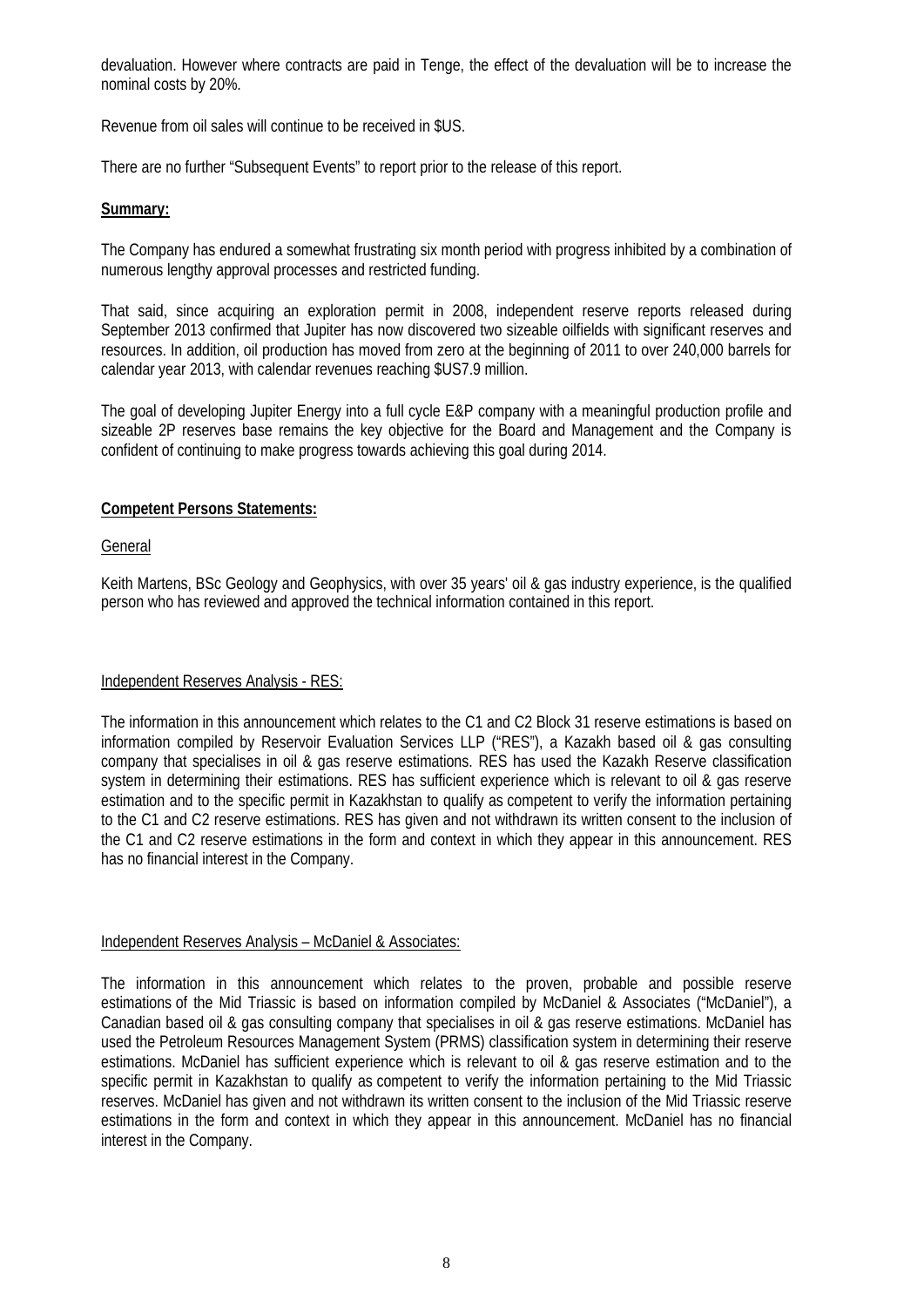# *Auditor's Independence Declaration*

In accordance with section 307C of the Corporations Act 2001, the Directors have obtained a declaration of independence from Ernst & Young, the consolidated entity's auditors. The independence declaration is included at page 8 of the financial report.

Dated at Perth on 13 March 2014.

This report is signed in accordance with a resolution of the Board of Directors.

**G A Gander Executive Chairman/CEO**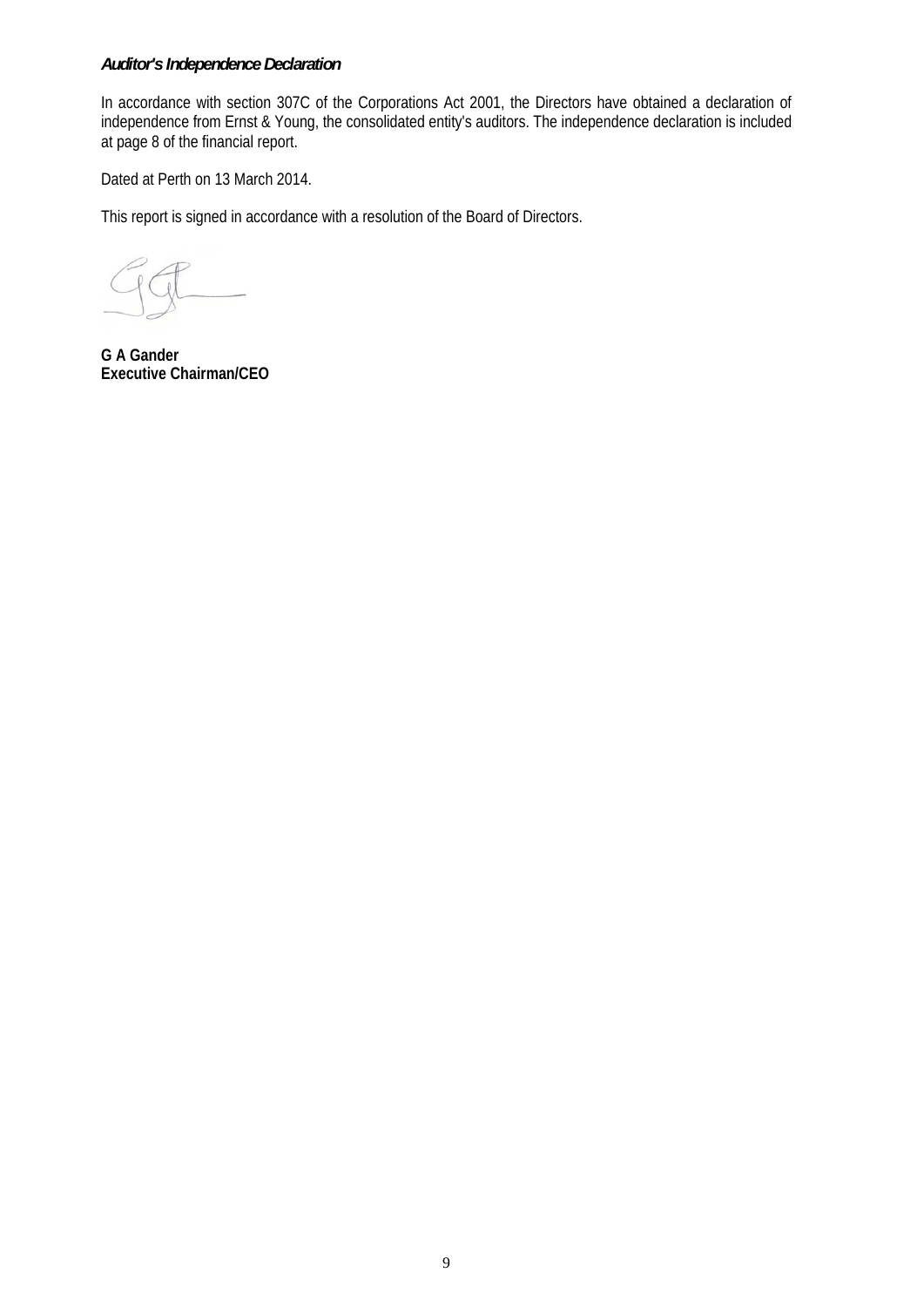

Ernst & Young 11 Mounts Bay Road Perth WA 6000 Australia GPO Box M939 Perth WA 6843

Tel: +61 8 9429 2222 Fax: +61 8 9429 2436 ey.com/au

# **Auditor's Independence Declaration to the Directors of Jupiter Energy Limited**

In relation to our review of the financial report of Jupiter Energy Limited for the half-year ended 31 December 2013, to the best of my knowledge and belief, there have been no contraventions of the auditor independence requirements of the *Corporations Act 2001* or any applicable code of professional conduct.

Emot & Joury

Ernst & Young

R J Curtin Partner Perth 13 March 2014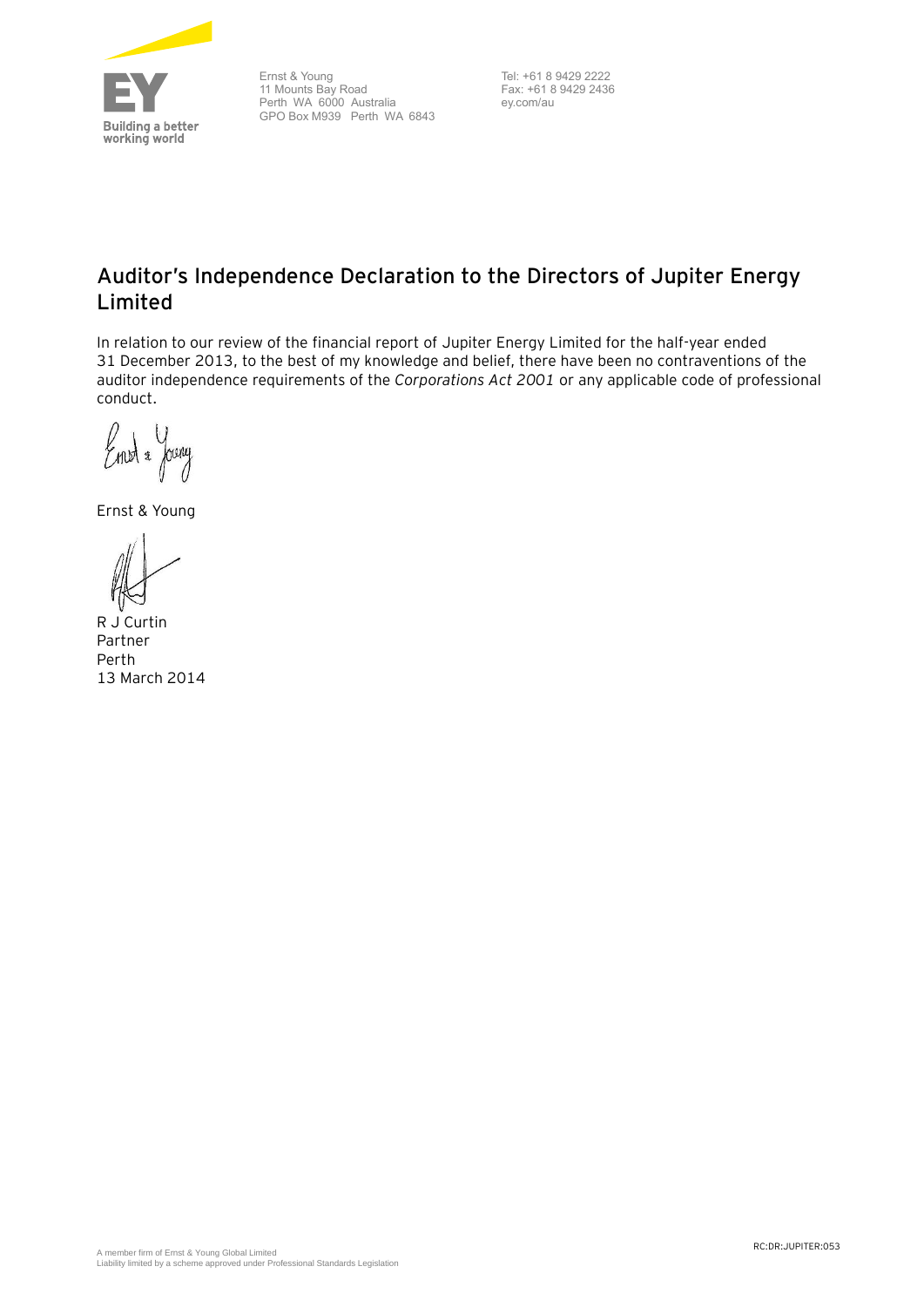

Ernst & Young 11 Mounts Bay Road Perth WA 6000 Australia GPO Box M939 Perth WA 6843

Tel: +61 8 9429 2222 Fax: +61 8 9429 2436 ey.com/au

To the members of Jupiter Energy Limited

# **Report on the Half-Year Financial Report**

We have reviewed the accompanying half-year financial report of Jupiter Energy Limited, which comprises the statement of financial position as at 31 December 2013, the statement of comprehensive income, statement of changes in equity and statement of cash flows for the half-year ended on that date, notes comprising a summary of significant accounting policies and other explanatory information, and the directors' declaration of the consolidated entity comprising the company and the entities it controlled at the half-year end or from time to time during the half-year.

# **Directors' Responsibility for the Half-Year Financial Report**

The directors of the company are responsible for the preparation of the half-year financial report that gives a true and fair view in accordance with Australian Accounting Standards and the *Corporations Act 2001* and for such internal controls as the directors determine are necessary to enable the preparation of the half-year financial report that is free from material misstatement, whether due to fraud or error.

# **Auditor's Responsibility**

Our responsibility is to express a conclusion on the half-year financial report based on our review. We conducted our review in accordance with Auditing Standard on Review Engagements ASRE 2410 *Review of a Financial Report Performed by the Independent Auditor of the Entity*, in order to state whether, on the basis of the procedures described, we have become aware of any matter that makes us believe that the financial report is not in accordance with the *Corporations Act 2001* including: giving a true and fair view of the consolidated entity's financial position as at 31 December 2013 and its performance for the halfyear ended on that date; and complying with Accounting Standard AASB 134 *Interim Financial Reporting* and the *Corporations Regulations 2001* . As the auditor of Jupiter Energy Limited and the entities it controlled during the half-year, ASRE 2410 requires that we comply with the ethical requirements relevant to the audit of the annual financial report.

A review of a half-year financial report consists of making enquiries, primarily of persons responsible for financial and accounting matters, and applying analytical and other review procedures. A review is substantially less in scope than an audit conducted in accordance with Australian Auditing Standards and consequently does not enable us to obtain assurance that we would become aware of all significant matters that might be identified in an audit. Accordingly, we do not express an audit opinion.

# **Independence**

In conducting our review, we have complied with the independence requirements of the *Corporations Act 2001*. We have given to the directors of the company a written Auditor's Independence Declaration, a copy of which is included in the Directors' Report.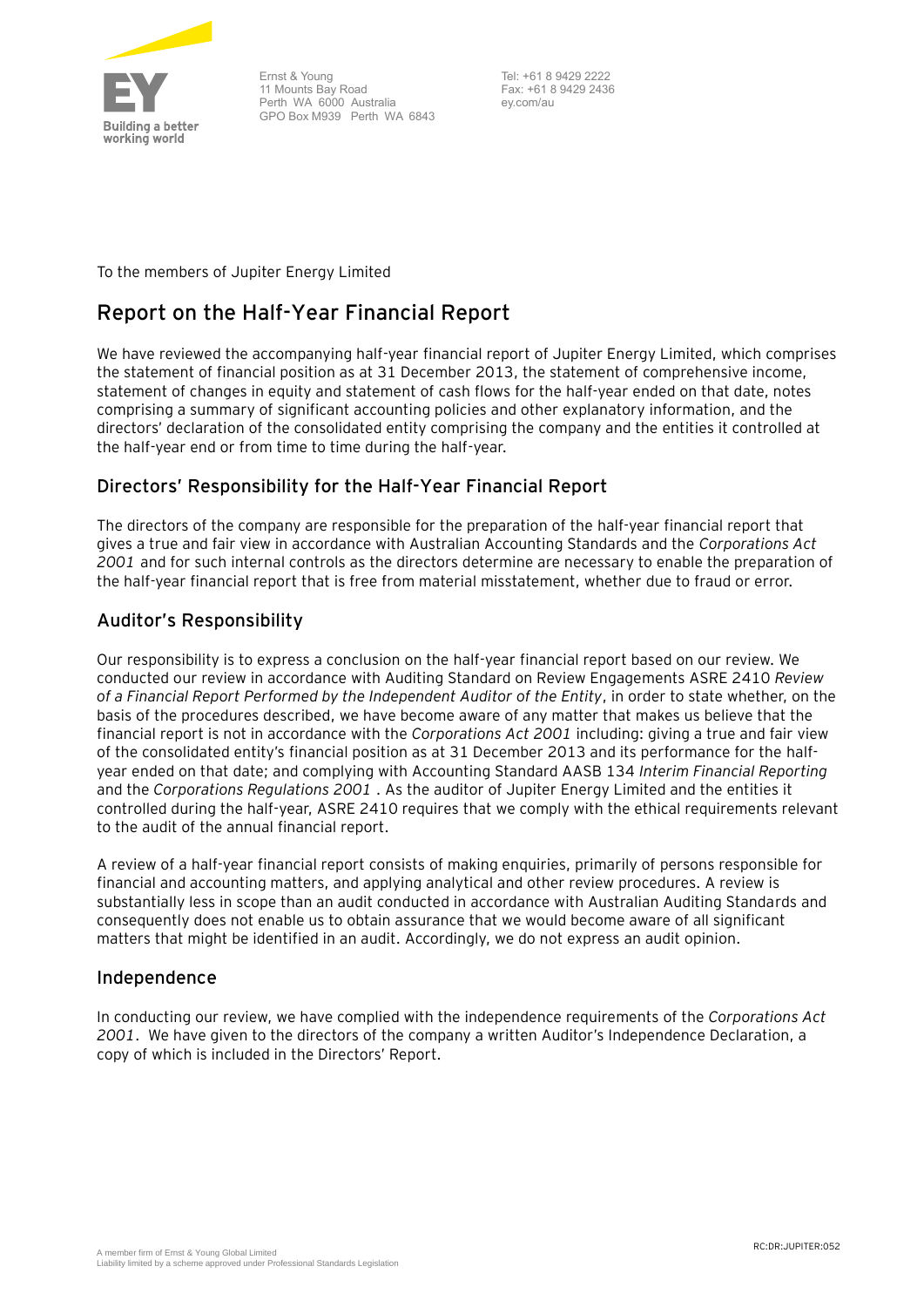

# **Conclusion**

Based on our review, which is not an audit, we have not become aware of any matter that makes us believe that the half-year financial report of Jupiter Energy Limited is not in accordance with the *Corporations Act 2001*, including:

- a) giving a true and fair view of the consolidated entity's financial position as at 31 December 2013 and of its performance for the half-year ended on that date; and
- b) complying with Accounting Standard AASB 134 *Interim Financial Reporting* and the *Corporations Regulations 2001*.

# **Emphasis of Matter**

Without qualifying our conclusion, we draw attention to Note 2(a) in the financial report which discloses the consolidated entity's reliance on planned production forecasts being achieved in 2014 and the ability to raise additional capital in order for the consolidated entity to continue as a going concern. These conditions indicate the existence of a material uncertainty that may cast significant doubt about the consolidated entity's ability to continue as a going concern and therefore, the consolidated entity may be unable to realise its assets and discharge its liabilities in the normal course of business.

 $\gamma$ mbt & Joury

Ernst & Young

R J Curtin Partner Perth 13 March 2014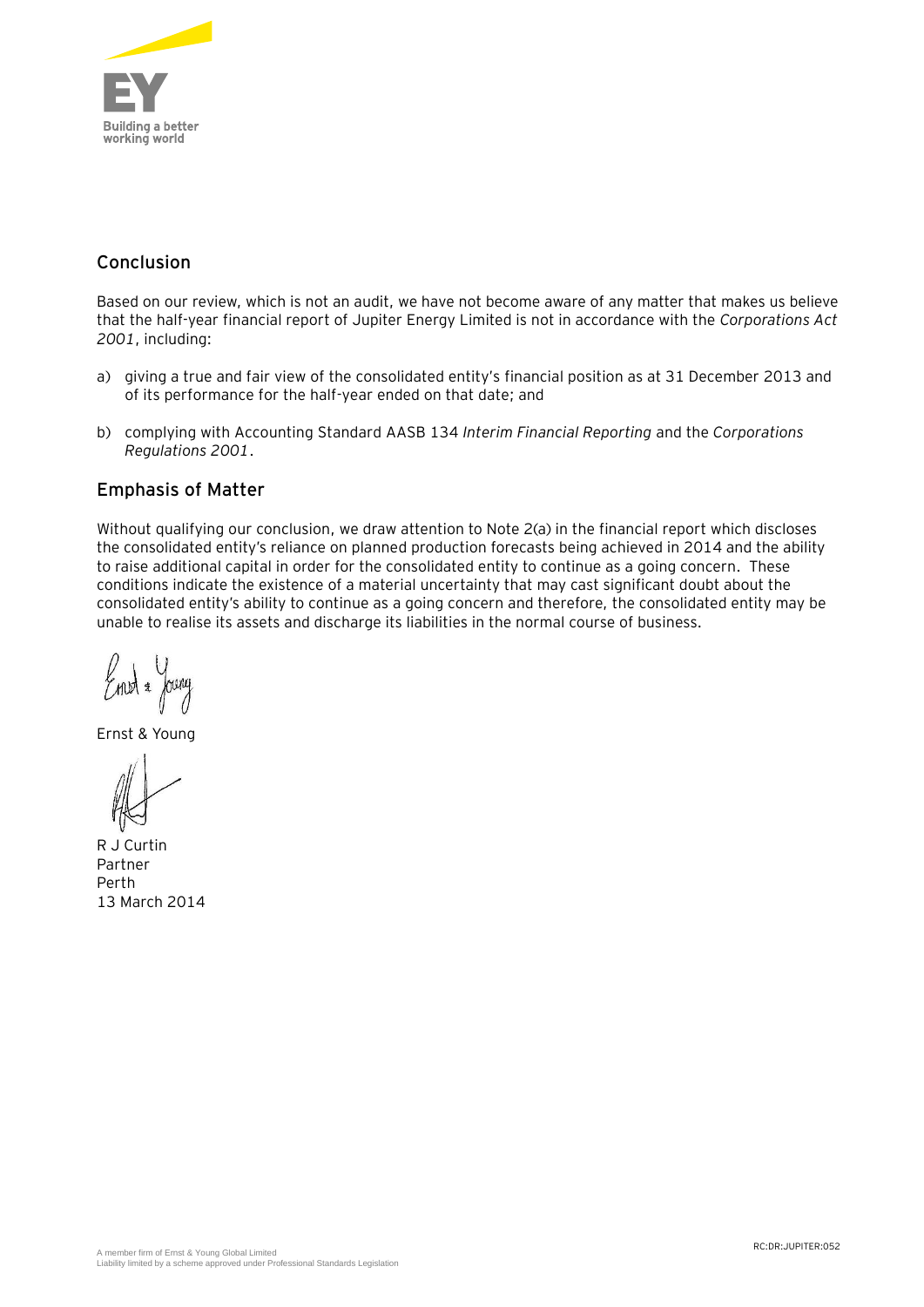# **DIRECTORS' DECLARATION**

In accordance with a resolution of the Directors of Jupiter Energy Limited, I state that:

In the opinion of the Directors:

- a. The financial statements and notes of the consolidated entity are in accordance with the Corporations Act 2001, including:
	- I. giving a true and fair view of the financial position of the consolidated entity as at 31 December 2013 and the performance for the half-year ended on that date, and
	- II. complying with Accounting Standard AASB 134 "Interim Financial Reporting" and the Corporations Regulations 2001; and
- b. Subject to the matters disclosed at note 2, there are reasonable grounds to believe that the company will be able to pay its debts as and when they become due and payable.

This declaration is made in accordance with a resolution of the Board of Directors.

**G A Gander Executive Chairman/CEO** 

Signed at Perth 13 March 2014.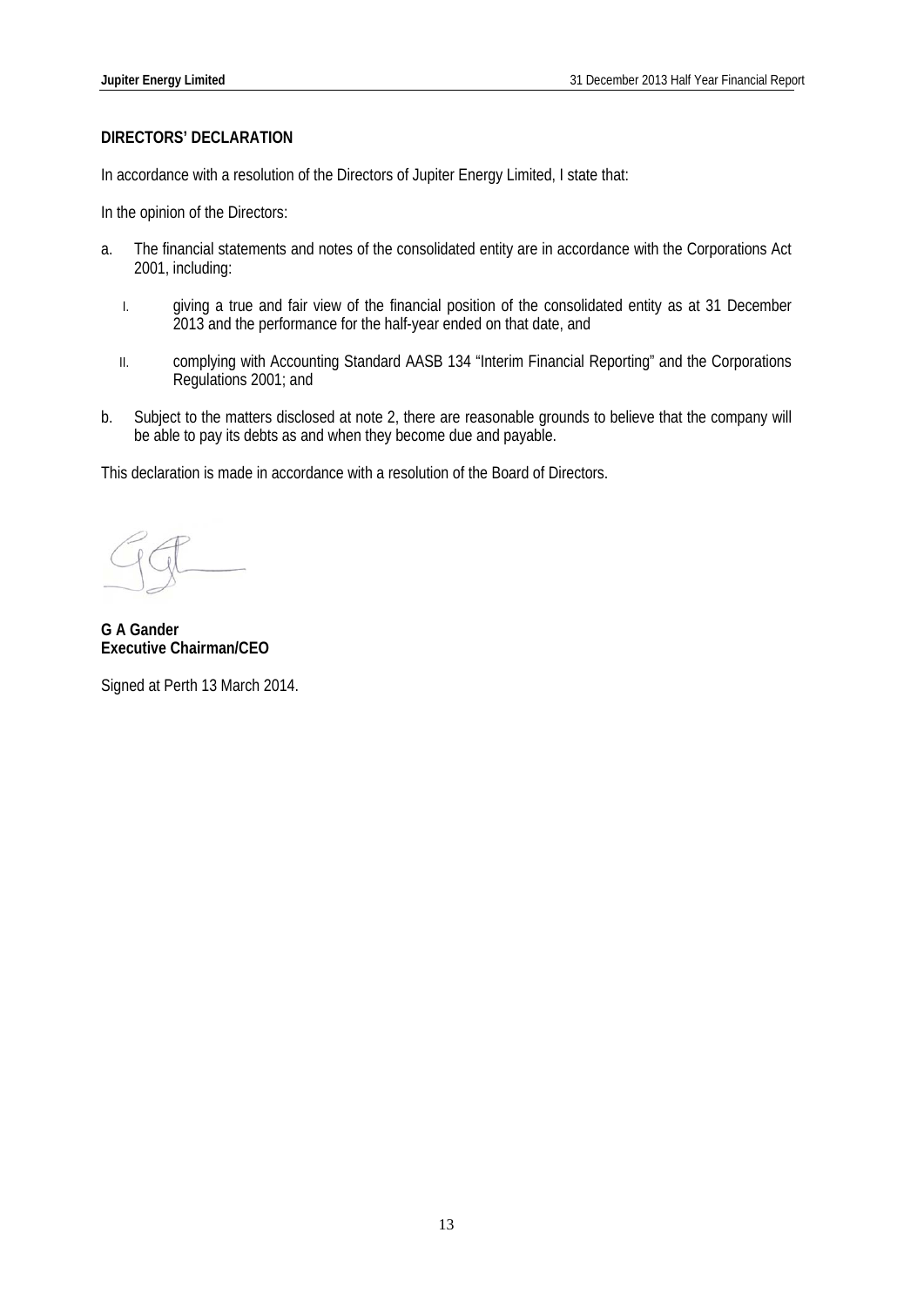# **STATEMENT OF COMPREHENSIVE INCOME FOR THE HALF-YEAR ENDED 31 DECEMBER 2013**

|                                                                                           |      | <b>Consolidated Entity</b> |                            |
|-------------------------------------------------------------------------------------------|------|----------------------------|----------------------------|
|                                                                                           | Note | 6 months to<br>31 Dec 2013 | 6 months to<br>31 Dec 2012 |
|                                                                                           |      | \$Α                        | \$Α                        |
| Revenue                                                                                   |      | 3,419,560                  | 2,207,211                  |
| Cost of sales                                                                             |      | (2,587,171)                | (1,913,659)                |
| <b>Gross profit</b>                                                                       |      | 832,389                    | 293,552                    |
|                                                                                           |      |                            |                            |
| Other income                                                                              |      | (291, 468)                 |                            |
| Gain / (loss) on derivative financial instrument                                          |      | 467,023                    | (221, 223)                 |
| Loss on extinguishment of convertible notes                                               |      | (295, 194)                 |                            |
| Foreign currency (loss) / gain                                                            |      |                            | (372, 196)                 |
| General and administrative costs                                                          |      | (2,250,560)                | (2,477,113)                |
| <b>Operating loss</b>                                                                     |      | (1,537,810)                | (2,776,980)                |
| Finance income                                                                            |      | 11,366                     | 23,061                     |
| Finance costs                                                                             |      | (939, 176)                 | (40, 795)                  |
| Loss before tax                                                                           |      | (2,465,620)                | (2,794,714)                |
|                                                                                           |      |                            |                            |
| Income tax expense                                                                        |      |                            |                            |
| Loss after income tax                                                                     |      | (2,465,620)                | (2,794,714)                |
| Other comprehensive income                                                                |      |                            |                            |
| Items that may be reclassified to profit and loss                                         |      |                            |                            |
| Foreign currency translation                                                              |      | 1,284,500                  | (1,208,896)                |
| Total comprehensive loss for the period                                                   |      | (1, 181, 120)              | (4,003,610)                |
| Loss per share attributable to ordinary equity holders of<br>the parent (cents per share) |      |                            |                            |
| Basic loss per share                                                                      |      | (1.61)                     | (1.90)                     |
| Diluted loss per share                                                                    |      | (1.61)                     | (1.90)                     |

*The above Statement of Comprehensive Income should be read in conjunction with the accompanying notes.*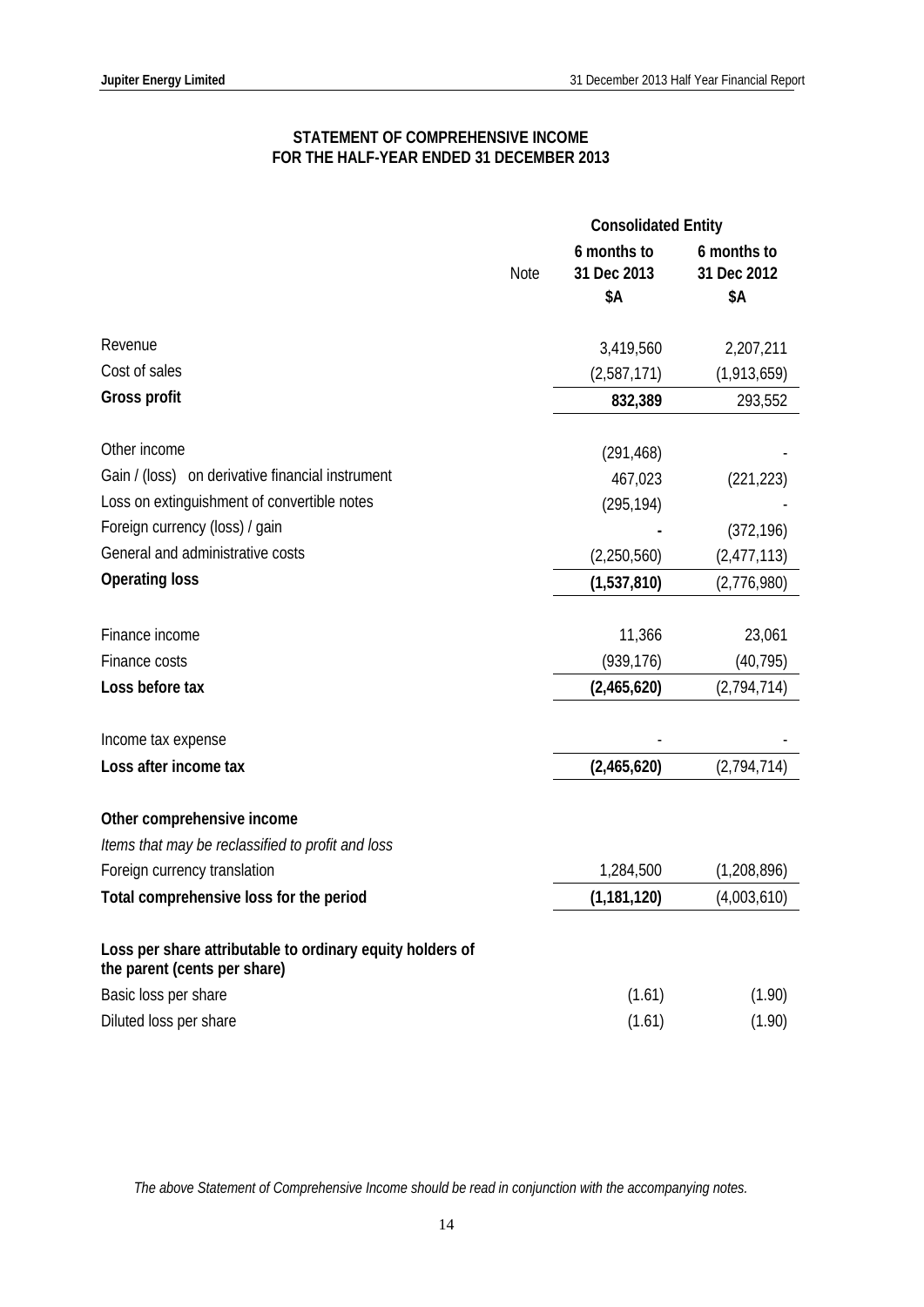# **STATEMENT OF FINANCIAL POSITION AS AT 31 DECEMBER 2013**

|                                        | Note           | 31 Dec 2013<br>\$Α | 30 June 2013<br>\$Α |
|----------------------------------------|----------------|--------------------|---------------------|
| <b>ASSETS</b>                          |                |                    |                     |
| <b>Current Assets</b>                  |                |                    |                     |
| Cash and cash equivalents              | 4              | 2,197,490          | 4,131,731           |
| Trade and other receivables            |                | 1,312,087          | 1,119,496           |
| Other current assets                   |                | 533,944            | 264,717             |
| Inventories                            |                | 78,220             | 59,087              |
| <b>Total Current Assets</b>            |                | 4,121,742          | 5,575,031           |
| <b>Non-Current Assets</b>              |                |                    |                     |
| Trade and other receivables            |                | 3,667,364          | 3,818,391           |
| Oil and gas properties                 | 6              | 25,964,631         | 25,908,977          |
| Plant and equipment                    |                | 1,483,540          | 1,617,097           |
| Exploration and evaluation expenditure | 5              | 38,924,719         | 34,710,757          |
| Other financial assets                 |                | 622,483            | 460,951             |
| <b>Total Non-Current Assets</b>        |                | 70,662,737         | 66,516,173          |
| <b>Total Assets</b>                    |                | 74,784,479         | 72,091,204          |
| <b>Current Liabilities</b>             |                |                    |                     |
| Trade and other payables               | $\overline{7}$ | 1,543,547          | 2,678,639           |
| Deferred revenue                       |                | 1,402,558          | 1,642,837           |
| Provisions                             |                | 91,675             | 86,574              |
| Other financial liabilities            | 8              |                    | 3,280,160           |
| Derivative liability                   | 8              | 431,519            | 763,177             |
| <b>Total Current Liabilities</b>       |                | 3,469,299          | 8,451,387           |
| <b>Non-current Liabilities</b>         |                |                    |                     |
| Provisions                             |                | 564,223            | 452,942             |
| Other financial liabilities            | 8              | 16,933,495         | 8,613,730           |
| <b>Total Non-Current Liabilities</b>   |                | 17,497,718         | 9,066,672           |
| <b>Total Liabilities</b>               |                | 20,967,017         | 17,518,059          |
| <b>Net Assets</b>                      |                | 53,817,462         | 54,573,145          |
| <b>Equity</b>                          |                |                    |                     |
| Contributed equity                     | 9              | 85,633,935         | 85,633,935          |
| Share based payment reserve            |                | 5,673,807          | 5,248,370           |
| Foreign currency translation reserve   |                | 2,353,990          | 1,069,490           |
| <b>Accumulated losses</b>              |                | (39, 844, 270)     | (37,378,650)        |
| <b>Total Equity</b>                    |                | 53,817,462         | 54,573,145          |

*The above Statement of Financial Position should be read in conjunction with the accompanying notes.*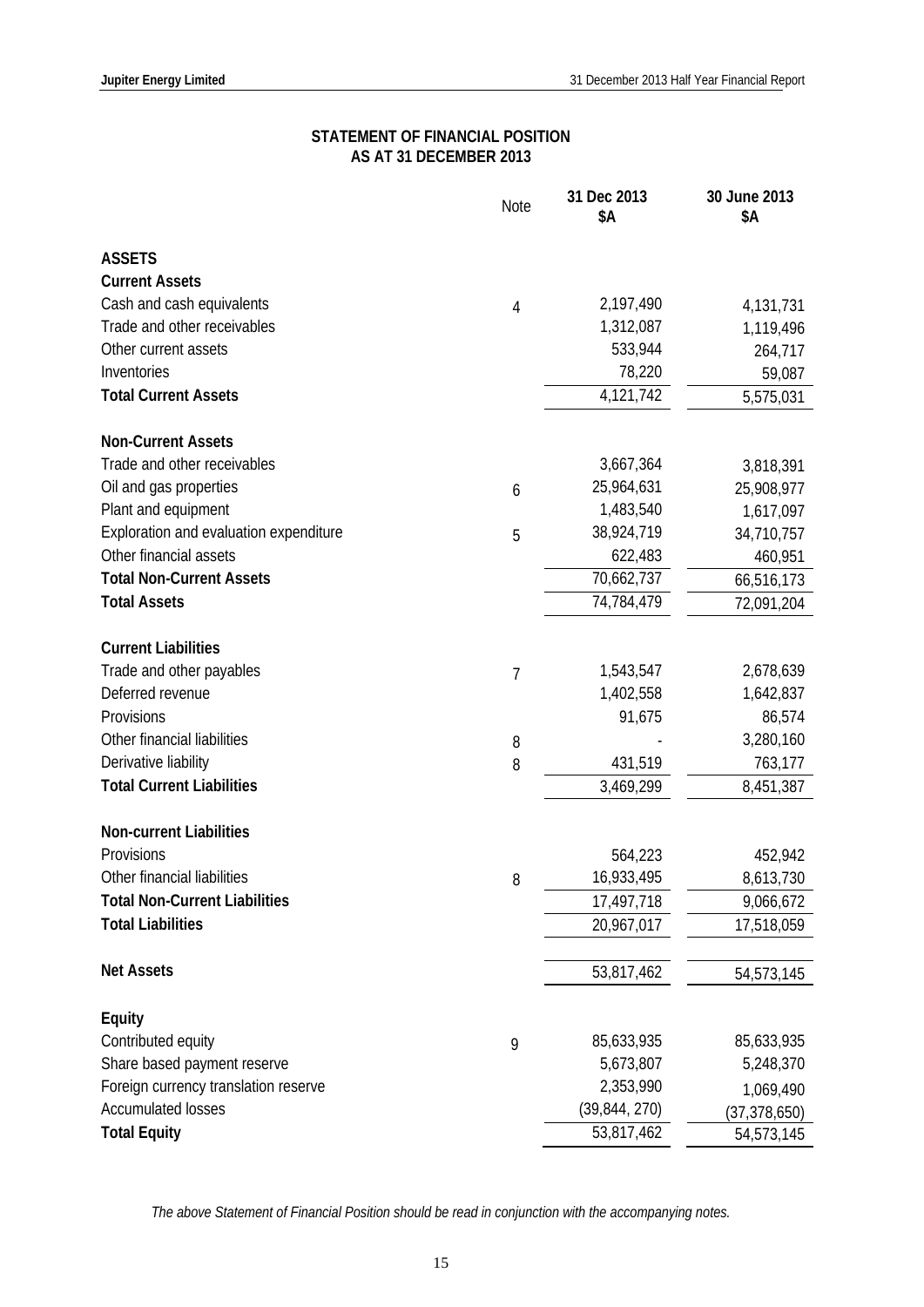# **STATEMENT OF CHANGES IN EQUITY FOR THE HALF-YEAR ENDED 31 DECEMBER 2013**

| <b>CONSOLIDATED</b>                                                    | <b>Issued</b><br>Capital | Share<br>based<br>payment<br>reserve | Foreign<br>currency<br>translation<br>reserve | Accumulated<br>Losses         | <b>Total Equity</b>       |
|------------------------------------------------------------------------|--------------------------|--------------------------------------|-----------------------------------------------|-------------------------------|---------------------------|
|                                                                        | \$Α                      | \$Α                                  | \$Α                                           | \$Α                           | \$Α                       |
| As at 1 July 2013                                                      | 85,633,935               | 5,248,370                            | 1,069,490                                     | (37, 378, 650)                | 54,573,145                |
| Loss for the period                                                    |                          |                                      |                                               | (2,465,620)                   | (2,465,620)               |
| Other comprehensive income                                             |                          |                                      | 1,284,500                                     |                               | 1,284,500                 |
| Total comprehensive income /<br>(loss)                                 |                          |                                      | 1,284,500                                     | (2,465,620)                   | (3,750,120)               |
| Share based payments                                                   |                          | 425,437                              |                                               |                               | 425,437                   |
| As at 31 December 2013                                                 | 85,633,935               | 5,673,807                            | 2,353,990                                     | (39, 844, 270)                | 53,817,462                |
| As at 1 July 2012<br>Loss for the period<br>Other comprehensive income | 71,236,136               | 4,472,289                            | (4,746,987)                                   | (32, 492, 821)<br>(2,794,714) | 38,468,617<br>(2,794,714) |
|                                                                        |                          |                                      | (1, 208, 896)                                 |                               | (1, 208, 896)             |
| Total comprehensive income /<br>(loss)                                 |                          |                                      | (1,208,896)                                   | (2,794,714)                   | (4,003,610)               |
| Issue of shares                                                        | 14,899,015               |                                      |                                               |                               | 14,899,015                |
| Share issue costs                                                      | (499, 492)               |                                      |                                               |                               | (499, 492)                |
| Share based payments                                                   |                          | 265,017                              |                                               |                               | 265,017                   |
| As at 31 December 2012                                                 | 85,635,659               | 4,737,306                            | (5,955,883)                                   | (35, 287, 535)                | 49,129,547                |

*The above Statement of Changes in Equity should be read in conjunction with the accompanying notes.*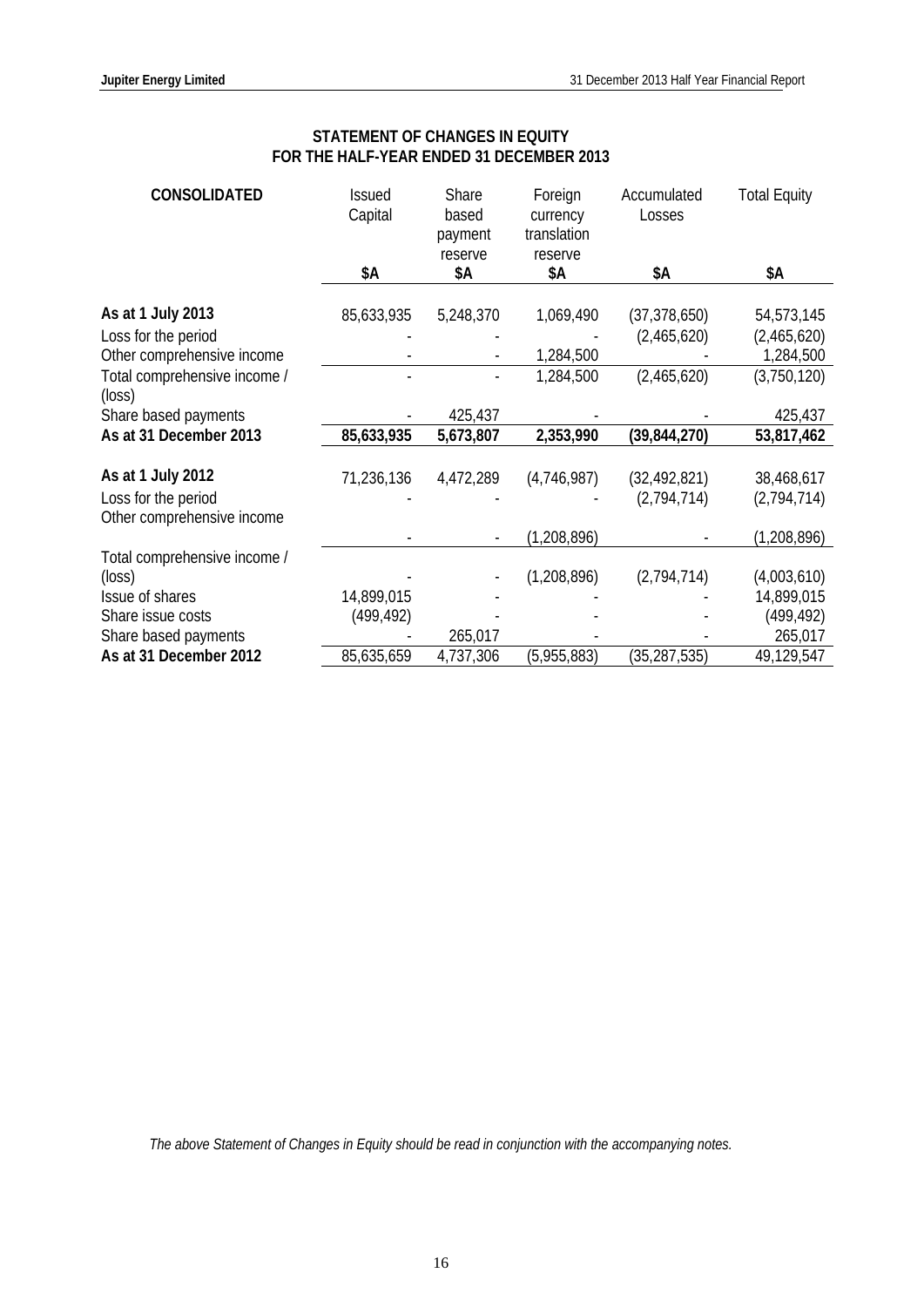# **STATEMENT OF CASH FLOWS FOR THE HALF-YEAR ENDED 31 DECEMBER 2013**

|                                                          | <b>Consolidated Entity</b>                |                                           |
|----------------------------------------------------------|-------------------------------------------|-------------------------------------------|
|                                                          | 6 months to<br>31 December<br>2013<br>\$Α | 6 months to<br>31 December<br>2012<br>\$Α |
| Cash flows from operating activities                     |                                           |                                           |
| Receipts from customers                                  | 3,243,176                                 | 3,323,263                                 |
| Payments to suppliers and employees                      | (2,362,771)                               | (3,027,700)                               |
| Interest received                                        | 11,510                                    | 23,061                                    |
| Net cash from/(used in)/provided by operating activities | 891,915                                   | 318,624                                   |
| Cash flows from investing activities                     |                                           |                                           |
| Payments for exploration and development expenditure     | (5,864,615)                               | (9,330,344)                               |
| Payments for plant and equipment                         | (206, 423)                                | (1,408,854)                               |
| Net cash (used in) investing activities                  | (6,071,038)                               | (10, 739, 198)                            |
| Cash flows from financing activities                     |                                           |                                           |
| Proceeds from convertible note                           | 6,916,800                                 |                                           |
| Proceeds from issue of shares                            |                                           | 11,613,015                                |
| Transaction costs from issue of shares                   |                                           | (499, 492)                                |
| Proceeds from unsecured loan                             |                                           | 2,891,940                                 |
| Repayment of unsecured loan                              | (3, 190, 500)                             |                                           |
| Interest paid                                            | (208, 065)                                | (40, 795)                                 |
| Net cash provided by financing activities                | 3,518,235                                 | 13,964,668                                |
| Net increase/(decrease) in cash held                     | (1,660,888)                               | 3,544,094                                 |
| Cash at the beginning of the financial period            | 4,131,731                                 | 395,445                                   |
| Foreign exchange gain/(loss)                             | (273, 353)                                | 25,803                                    |
| Cash at the end of the financial period                  | 2,197,490                                 | 3,965,342                                 |

*The above Statement of Cash Flows should be read in conjunction with the accompanying notes.*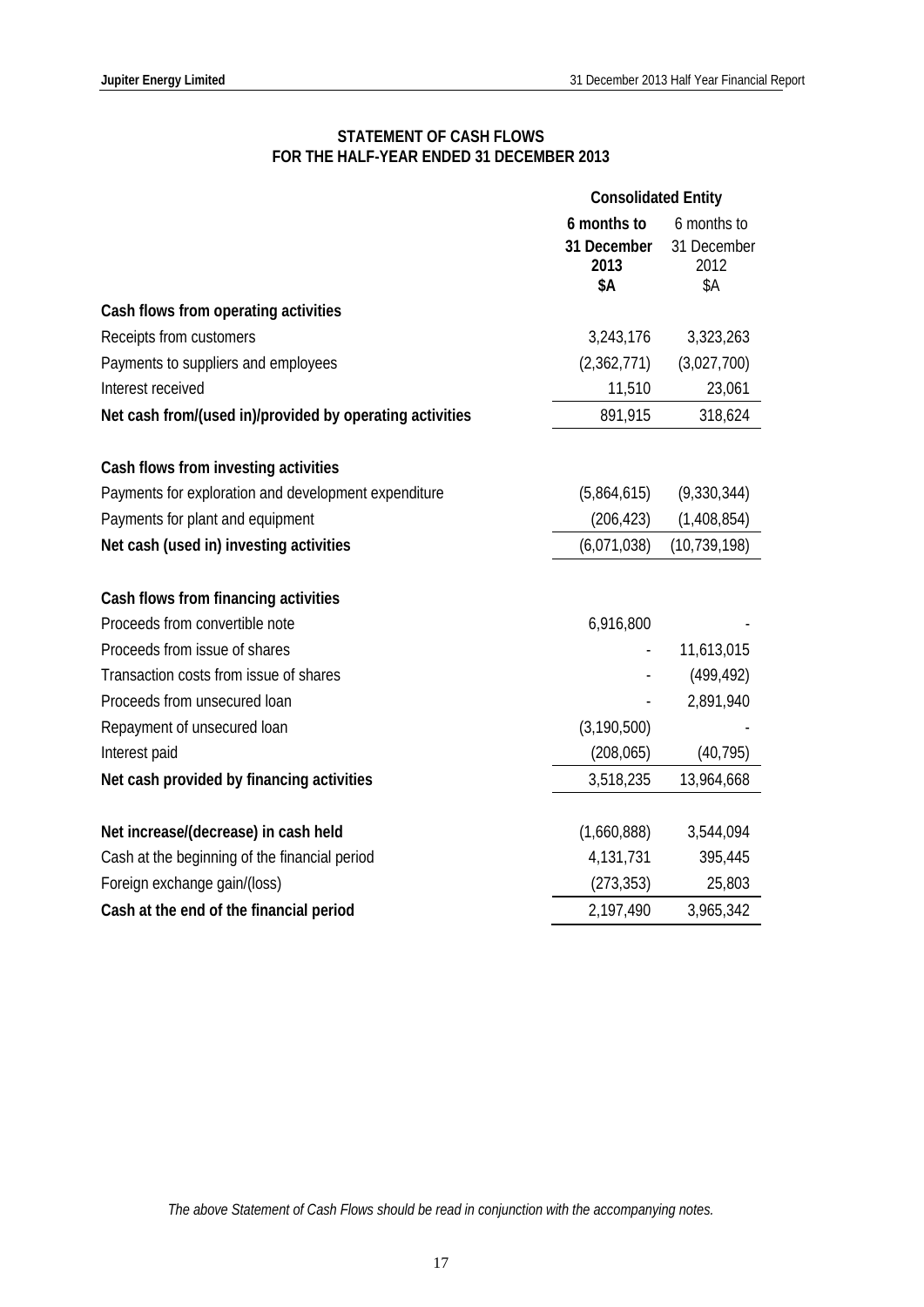# **NOTES TO THE FINANCIAL STATEMENTS**

#### **1. CORPORATE INFORMATION**

The half year financial report of Jupiter Energy Limited for the period 31 December 2013 was authorised for issue in accordance with a resolution of the Directors on 13 March 2014.

Jupiter Energy Limited is a company limited by shares that is incorporated and domiciled in Australia and whose shares are publicly listed and traded on Australian Securities Exchange, KASE, the Kazakh Stock Exchange, and the London's Alternative Investment Market. Jupiter Energy is a for profit entity.

The registered office is Level 2, 23 Barrack Street, Perth, Western Australia 6000.

# **2. BASIS OF PREPARATION AND ACCOUNTING POLICIES**

#### **(a) Basis of preparation**

This condensed financial report for the half-year ended 31 December 2013 has been prepared in accordance with AASB 134 *Interim Financial Reporting* and the *Corporations Act 2001.* 

All monetary values are reported in A\$ unless otherwise stated.

The half-year financial report does not include all notes of the type normally included within the annual financial report and therefore cannot be expected to provide as full an understanding of the financial performance, financial position and financing and investing activities of the consolidated entity as the full financial report.

It is recommended that the half-year financial report be read in conjunction with the annual report for the year ended 30 June 2013 and considered together with any public announcements made by Jupiter Energy Limited during the half-year ended 31 December 2013 and in the subsequent period to the date of this report in accordance with the continuous disclosure obligations of the ASX listing rules.

#### *Going Concern*

The consolidated financial statements have been prepared on a going concern basis with the Directors of the opinion that the Group can meet its obligations as and when they fall due.

At 31 December 2013 the Group has a net working capital surplus of \$0.65 million. The Group is reliant on planned production forecasts being achieved during 2014 and being able to raise additional capital.

The Directors are currently reviewing a range of financing options which may include the further issue of new equity, reserve based debt, convertible debt or a combination of these and other funding instruments. While financing is expected to be finalised within the short term to allow the Group to further the development of the East Akkar field during 2014 there is no certainty that financing will be completed as anticipated.

The Directors are confident of being able to raise the required capital, but note that financing has not been secured at the date of this report. Should the Group not achieve the matters set out above, there is uncertainty whether the Group would continue as a going concern and therefore whether it would realise its assets and extinguish its liabilities in the normal course of business and at the amounts stated in the financial report. The financial report does not include adjustments relating to the recoverability or classification of the recorded assets amounts nor to the amounts or classification of liabilities that might be necessary should the Group not be able to continue as a going concern.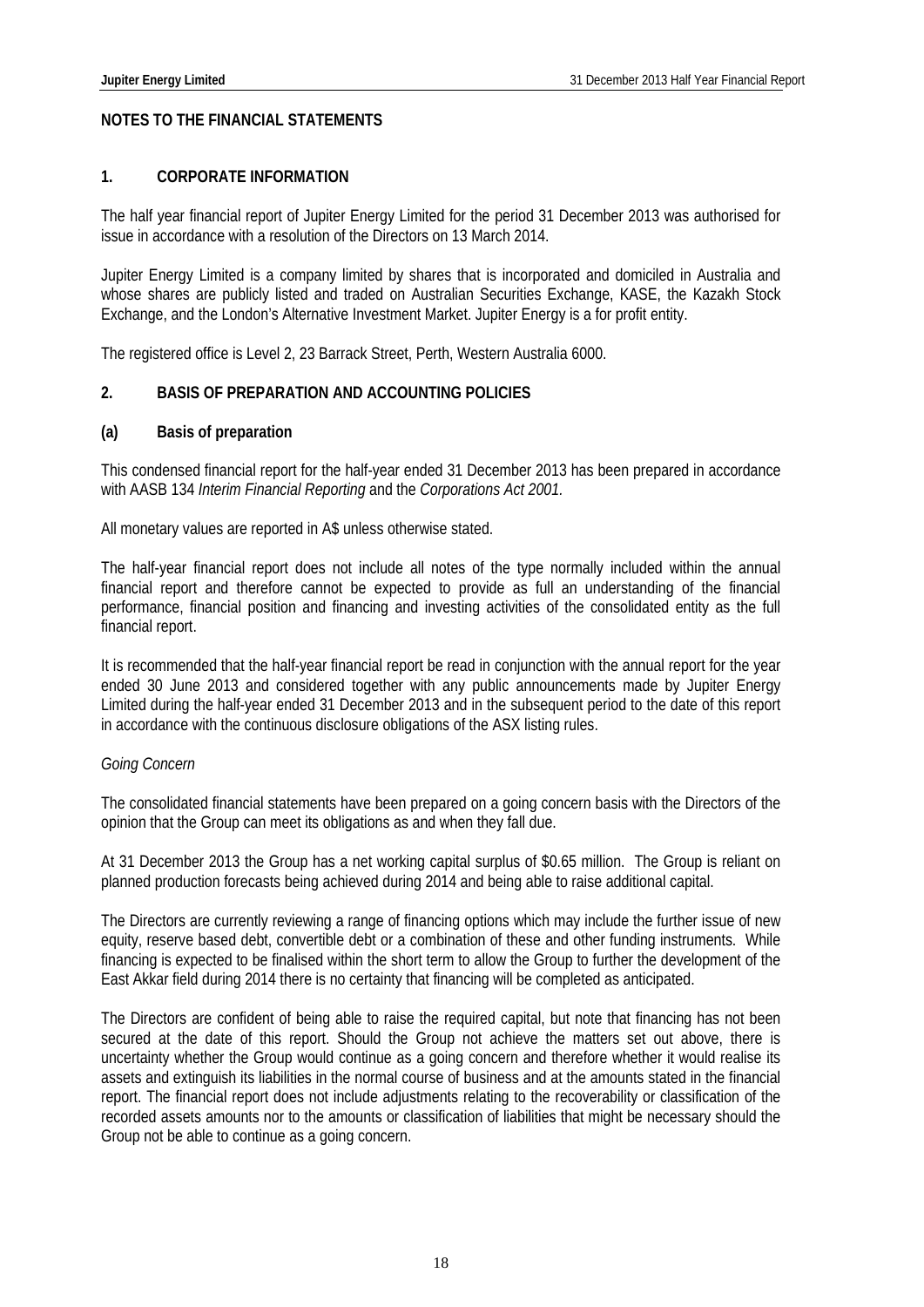# **2. BASIS OF PREPARATION AND ACCOUNTING POLICIES (CONTINUED)**

# **(b) Accounting policies**

The accounting policies adopted in the preparation of the half year financial report are consistent with those followed in the preparation of the Group's financial statements for the year ended 30 June 2013. All new and amended accounting standards and interpretations effective 1 July 2013 have been adopted by the Group. The adoption of new standards and amendments from 1 July 2013 has not had a significant impact on the accounting policies of the Group.

The Group has not elected to early adopt any new standards or amendments that are issued but not yet effective.

## **3. SEGMENT REPORTING**

The Consolidated Entity is exploring for oil and gas in Kazakhstan. Each activity has been aggregated as they have similar economic characteristics and are being conducted in one area of interest. The operations of the Consolidated Entity therefore present one operating segment under AASB 8 Operating Segments.

The accounting policies applied for internal reporting purposes are consistent with those applied in the preparation of the half year financial report.

# **4. CASH AND CASH EQUIVALENTS**

|                                                                                                                               | <b>Consolidated Entity</b> |                            |
|-------------------------------------------------------------------------------------------------------------------------------|----------------------------|----------------------------|
|                                                                                                                               | 31 Dec 2013<br>\$Α         | 31 Dec 2012<br>\$Α         |
| For the purpose of the half year cash flow statement, cash and cash<br>equivalents are comprised of the following:            |                            |                            |
| Cash at bank and in hand                                                                                                      | 2,197,490                  | 3,965,342                  |
|                                                                                                                               | 2,197,490                  | 3,965,342                  |
| 5.<br><b>MINERAL EXPLORATION EXPENDITURE</b>                                                                                  |                            |                            |
|                                                                                                                               |                            | <b>Consolidated Entity</b> |
|                                                                                                                               |                            |                            |
|                                                                                                                               | 31 Dec 2013<br>\$Α         | 30 June 2013<br>\$Α        |
| Exploration expenditure carried forward in respect of areas of interest in:<br>Exploration and evaluation expenditure at cost | 38,924,719                 | 34,710,757                 |
| Movements during the period                                                                                                   |                            |                            |
| Balance at beginning of period                                                                                                | 34,710,757                 | 25,014,521                 |
| Expenditure incurred during the period                                                                                        | 3,500,063                  | 16,627,189                 |
| Reclassification to oil and gas properties                                                                                    |                            | (9, 782, 935)              |
| Foreign exchange translation<br>Balance at end of period                                                                      | 713,899<br>38,924,719      | 2,851,982<br>34,710,757    |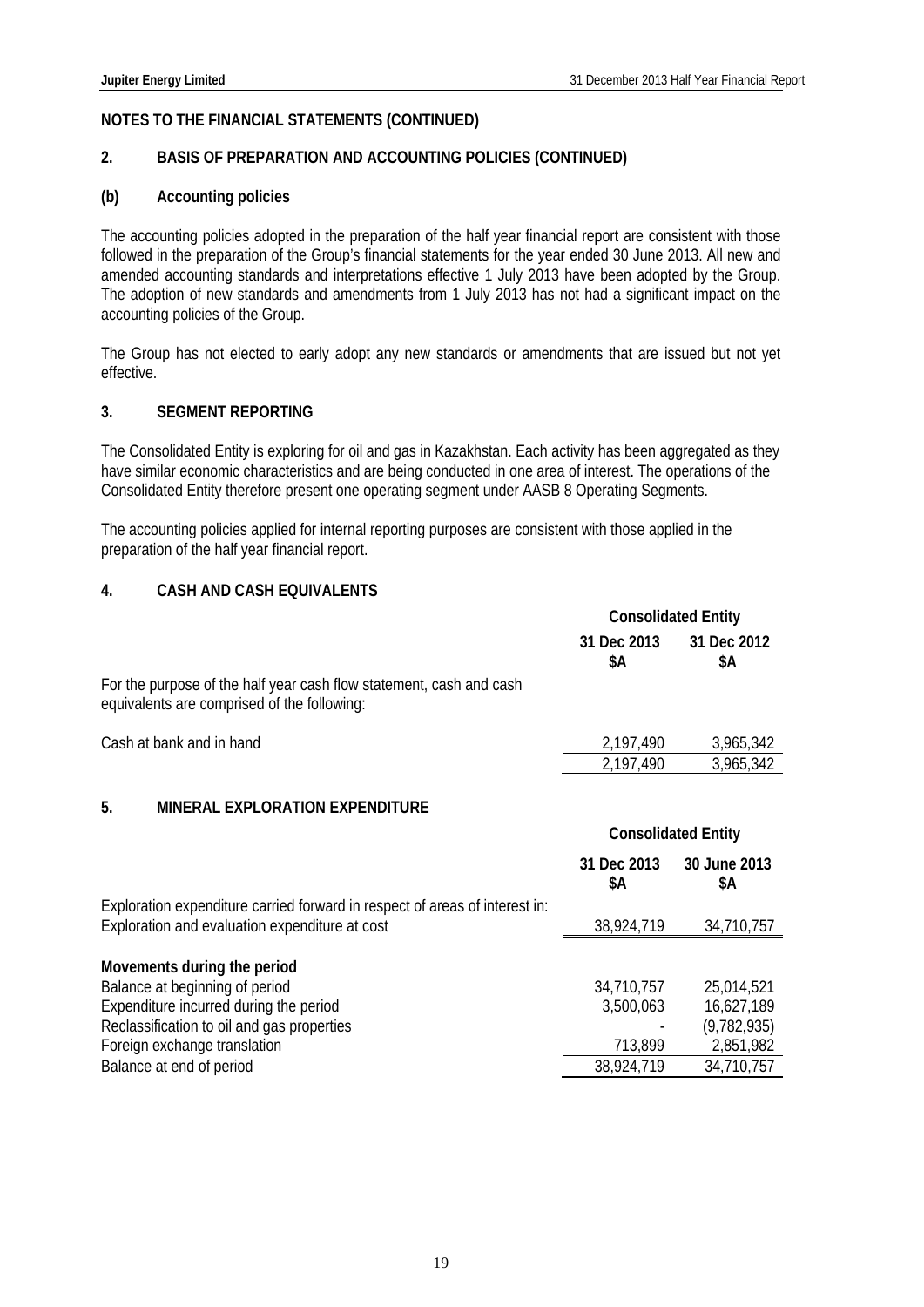#### **6. OIL AND GAS PROPERTIES**

|                                                                            |                         | <b>Consolidated Entity</b> |
|----------------------------------------------------------------------------|-------------------------|----------------------------|
|                                                                            | 31 Dec 2013<br>\$Α      | 30 June 2013<br>\$Α        |
| Movements during the period<br>Balance at beginning of period<br>Additions | 26,599,737              | 14,323,277                 |
| Transferred from exploration and evaluation assets<br><b>Disposals</b>     |                         | 9,782,935                  |
| Net exchange differences                                                   | 407,336                 | 2,493,525                  |
| Balance at end of period                                                   | 27,007,073              | 26,599,737                 |
| Depletion and impairment at beginning of period<br>Charge for the year     | (690, 760)<br>(351,682) | (97, 995)<br>(592, 765)    |
| Provision for impairment                                                   |                         |                            |
| <b>Disposals</b><br>Depletion and impairment at end of period              | (1,042,442)             | (690, 760)                 |
| Net book value at end of period                                            | 25,964,631              | 25,908,977                 |
| 7.<br><b>OTHER PAYABLES</b><br>Trade creditors                             | 635,190                 | 889,235                    |
| Accrued expenses                                                           | 133,084                 | 364,154                    |
| Other payables                                                             | 775,273                 | 1,425,250                  |
|                                                                            | 1,543,547               | 2,678,639                  |
| <b>OTHER FINANCIAL LIABILITIES</b><br>8.                                   |                         |                            |
| Current                                                                    |                         |                            |
| <b>Unsecured loans</b>                                                     |                         | 3,280,160                  |
| Derivative liability                                                       | 431,519                 | 763,177                    |
| Non-Current                                                                | 431,519                 | 4,043,337                  |
| Convertible note<br>Derivative liability                                   | 16,933,495              | 8,613,730                  |
|                                                                            | 16,933,495              | 8,613,730                  |

#### **Promissory Notes**

On 28 March 2013, Jupiter entered into a second unsecured loan agreement with Mobile Energy Limited. The Loan was for \$US3 million via 3 Promissory Notes, each with exactly the same terms and each with a face value of \$US1m. The Loan was repayable on 31 March 2014 or at such time that the Company raised additional funding of a minimum of \$20 million via debt, equity or other funding. The Loan had a coupon rate of 15% per annum, payable quarterly in arrears, with the first interest payment due on 30 June 2013. During the period, the Promissory Notes were converted into Convertible Notes (Series B).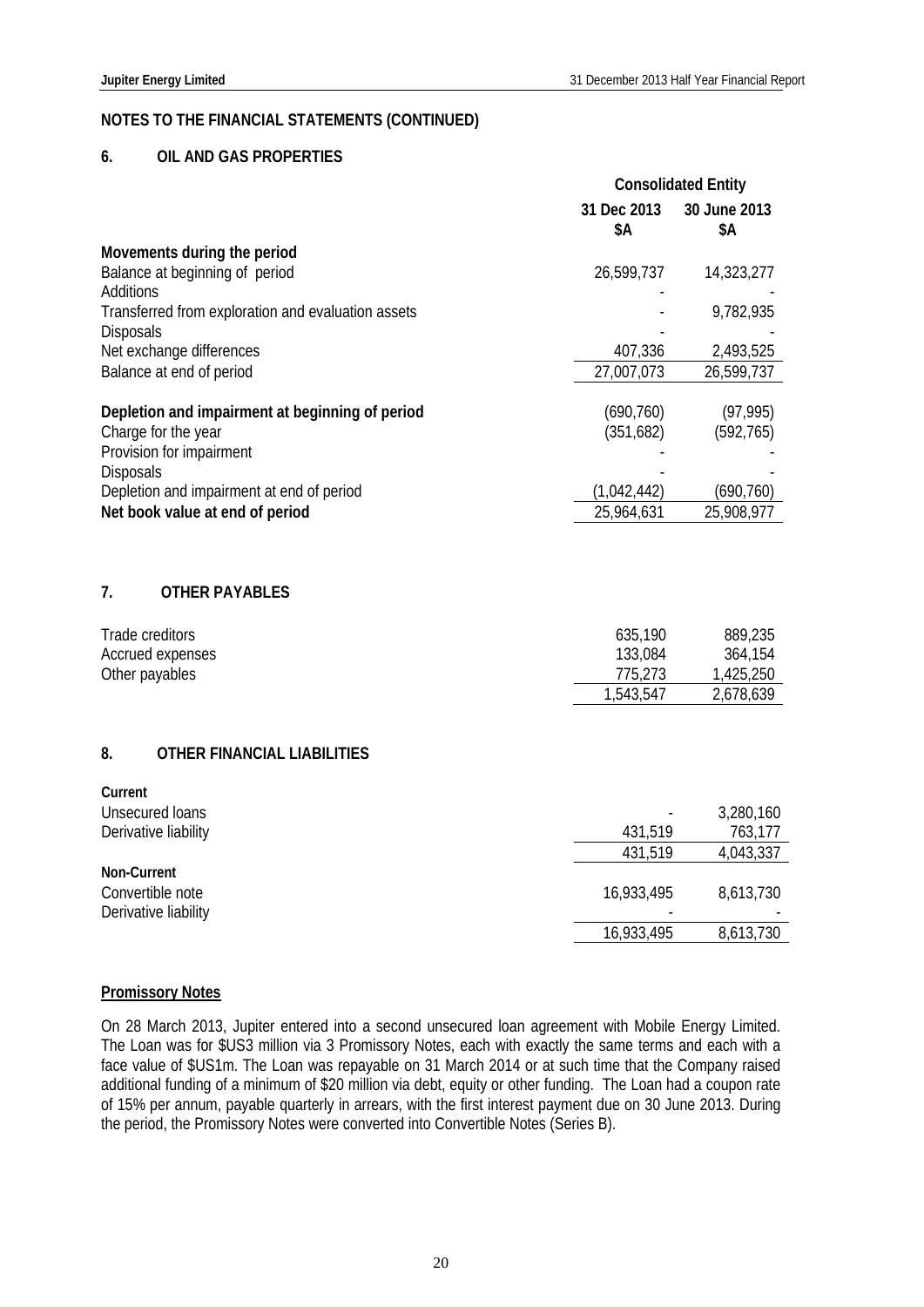# **US\$9m Convertible Notes (Series A):**

On 31 May 2013, Jupiter issued US\$9m Series A convertible notes.

The key terms of the Convertible Notes are as follows:

- Term: 3 years
- Conversion Price: \$US1.25 per share (maximum of 7.2 million shares may be issued)
- Coupon Rate: 12% per annum, payable quarterly in arrears
- The Convertible Notes may be redeemed by Jupiter at any time with a minimum of 12 months interest payable if the Convertible Notes are redeemed within the 1st 12 months of their Term
- The issue of the Convertible Notes was carried out under Jupiter's 15% capacity in accordance with ASX Listing Rule 7.1

The breakdown of subscriptions for the Convertible Notes were as follows:

- Waterford Petroleum Limited: \$US3m
- SNG Investments Limited: \$US2m
- Midocean Holdings Limited: \$US1m
- Mobile Energy Limited: \$US3m

The net cash proceeds of the fundraising was \$US5.7m, following the repayment of US\$3m of the December 2013 Promissory Notes held by Mobile Energy Limited and the payment of a fee of 3% of the proceeds of the raising (\$US270,000) by the Company to Waterford Petroleum Limited for its role in arranging the funding.

# **US\$6.5m Convertible Notes (Series B)**

On 23 September 2013, the Company announced details regarding the issue of \$US6.5million of Series B Convertible Notes, issued on 20 September 2013. The key terms of these Convertible Notes were as follows:

- Term: 3 years
- Conversion Price: \$US1.25 per share (maximum of 5.2 million shares may be issued)
- Coupon Rate: 12% per annum, with the interest accruing from and including the Issue Date until the earlier of the Conversion Date, Redemption Date or Maturity Date of the Note.
- The Convertible Notes may be redeemed by Jupiter at any time with a minimum of 12 months interest payable if the Convertible Notes are redeemed within the 1<sup>st</sup> 12 months of their Term
- The issue of the Convertible Notes is carried out under Jupiter's 15% capacity in accordance with ASX Listing Rule 7.1

The breakdown of subscriptions for the Convertible Notes is as follows:

- Waterford Petroleum Limited: \$US1.5m
- Mid Ocean Limited \$US0.5m
- Mobile Energy Limited: \$US4m
- Other Private Investors: \$US0.5m

The net cash proceeds of the fundraising was \$US3.305m, following the repayment of \$US3m of Promissory Notes held by Mobile Energy Limited and the payment of a fee of 3% of the proceeds of the raising (\$US195,000) by the Company to Waterford Petroleum Limited for its role in arranging the funding.

The holders of Series A Convertible Notes issued on 31 May 2013 also agreed to convert their notes to Series B Convertible Notes, effective from 20 September 2013.

This means that all interest payable on the entire \$US15.5m Convertible Notes now outstanding will be deferred and accrue from and including the Issue Date of the Series B Convertible Notes until the earlier of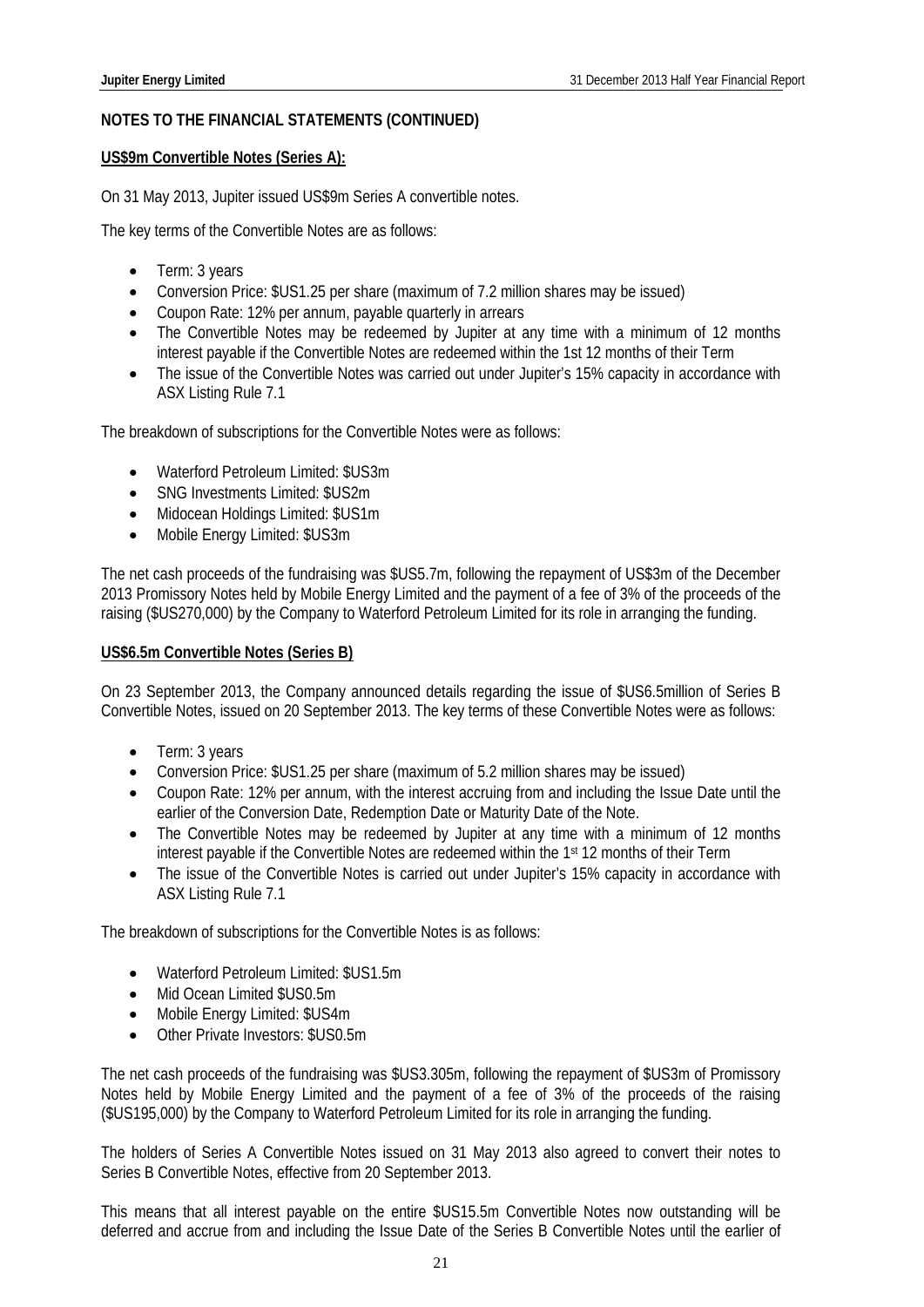the Conversion Date, Redemption Date or Maturity Date of the Note. However, if there is a capital raising prior to the conversion of the notes and the raising is at less than US\$1.25 per share, then the note holders can elect to convert the notes at the lower price, subject to shareholder approval.

#### **Valuation Techniques of Convertible Notes**

The Notes have an embedded derivative in the form of a call option for the holder to convert the Notes at US\$1.25 into Jupiter ordinary shares.

The convertible equity feature of the Notes has been separated from the liability component of the Notes for financial reporting purposes. The call option to convert the notes into shares does not meet the definition of an equity instrument, as the exercise price is denominated in foreign currency to the company's functional currency. The convertible call option is classified as a Derivative liability and measured at fair value through the income statement.

The Derivative component of the Notes was valued using the Black Scholes option valuation methodology. The Black Scholes option valuation methodology calculates the expected benefit from acquiring the shares outright less the present value of paying the exercise price for the options at expected exercise date. An input into the Black Scholes option valuation is the expected share price volatility over the remaining term of the options. The expected share price volatility used in the option valuation at reporting date was 55% which was based on historical share price volatility.

The fair value of the embedded derivative is sensitive to changes in share price volatility. The table below outlines the impact a change in the share price volatility input has on the fair value of the embedded derivative.

|                             | 31 Dec 2013 |
|-----------------------------|-------------|
|                             |             |
| 15% increase in volatility  | 243,371     |
| 15 % decrease in volatility | (201, 036)  |

## **Fair value hierarchy**

All financial instruments, such as the Series B convertible notes, for which fair value is recognised or disclosed are categorised within the fair value hierarchy, described as follows, based on the lowest level input that is significant to the fair value measurement as a whole:

Level 1 — Quoted market prices in an active market (that are unadjusted) for identical assets or liabilities Level 2 — Valuation techniques (for which the lowest level input that is significant to the fair value measurement is directly or indirectly observable)

Level 3 - Valuation techniques (for which the lowest level input that is significant to the fair value measurement is unobservable)

For financial instruments that are recognised at fair value on a recurring basis, the Group determines whether transfers have occurred between Levels in the hierarchy by re-assessing categorisation (based on the lowest level input that is significant to the fair value measurement as a whole) at the end of each reporting period.

As at 31 December 2013, the Group held the following classes of financial instruments measured at fair value:

|                                  | Level 3 | 31 December |
|----------------------------------|---------|-------------|
|                                  |         | 2013        |
|                                  |         |             |
| Derivative financial liabilities |         |             |
| Embedded derivative              | 431.519 | 431,519     |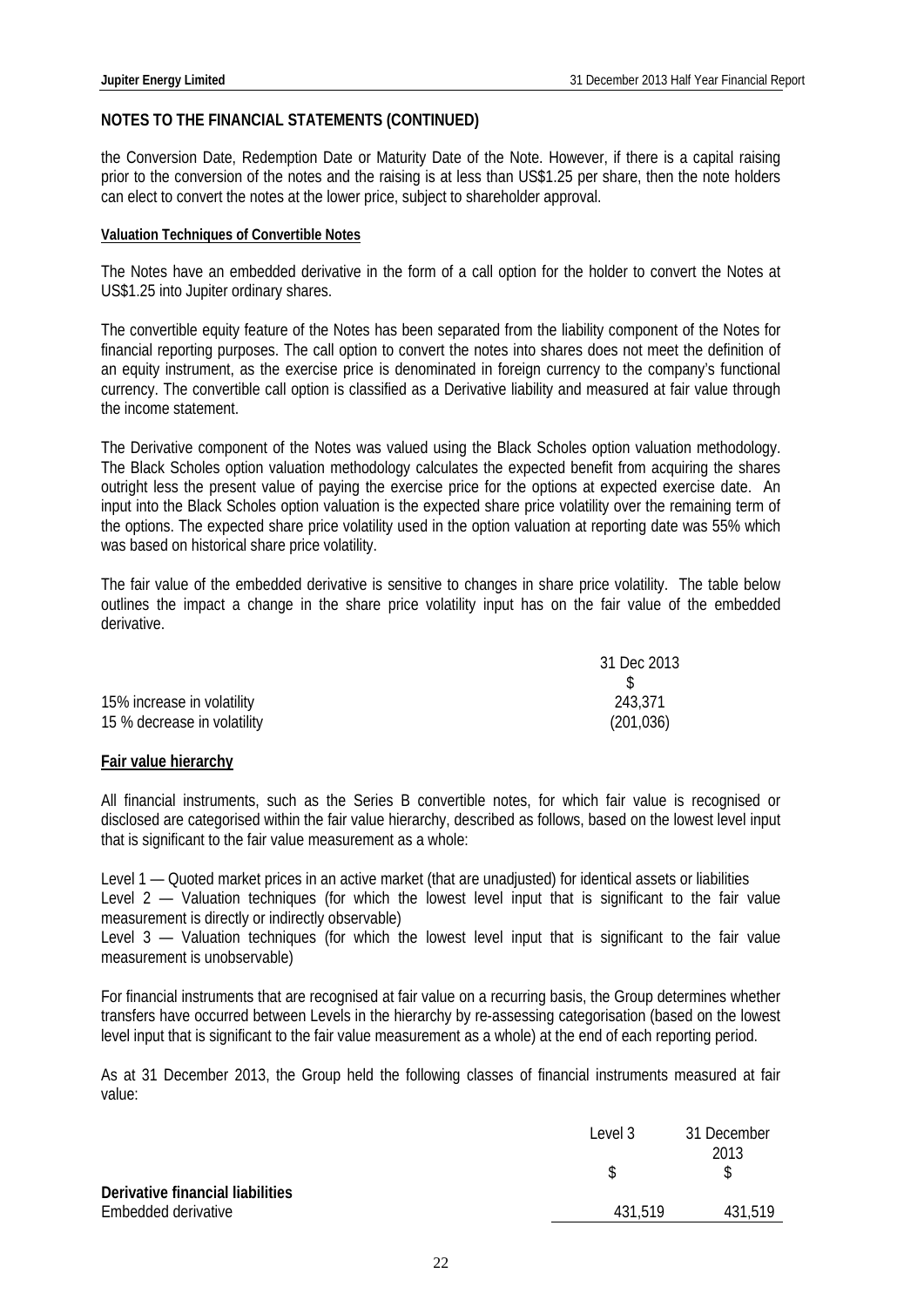There were no transfers between Level 1, Level 2 or Level 3 fair value measurements during the half year ended 31 December 2013.

# **Reconciliation of recurring fair value measurements categorised within level 3 of the fair value hierarchy**

|                                                                                                                                       | S          |
|---------------------------------------------------------------------------------------------------------------------------------------|------------|
| Opening balance                                                                                                                       |            |
| Fair Value at inception                                                                                                               | (839, 480) |
| Net unrealised gain (loss) recognised in income statement during the period*                                                          | 407,961    |
| Closing balance                                                                                                                       | (431, 519) |
| *included in the Gain / (loss) on derivative financial instrument amount in the statement of comprehensive income is the movement in  |            |
| derivative of Tranche A convertible notes that were classified as Level 2 financial instruments in the 30 June 2013 Annual Report and |            |
| were extinguished and realised during the period.                                                                                     |            |

# **9. CONTRIBUTED EQUITY**

|                                         | 31 Dec 2013<br>\$Α | 30 June 2013<br>\$Α |
|-----------------------------------------|--------------------|---------------------|
|                                         |                    |                     |
| <b>Issued Capital</b>                   |                    |                     |
| Ordinary shares (a)                     | 85,339,737         | 85,339,737          |
| Options (b)                             | 294,198            | 294,198             |
|                                         | 85,633,935         | 85,633,935          |
| (a) Movements in ordinary share capital |                    |                     |
|                                         | No.                | \$Α                 |
| Balance 30 June 2012                    | 116,130,154        | 70,941,938          |
| Issue of shares - Rights Issue          | 29,032,539         | 11,613,015          |
| Cost of issue - Rights Issue            |                    | (499, 492)          |
| Conversion of convertible notes         | 8,215,000          | 3,286,000           |
| Balance 31 December 2012                | 153,377,693        | 85,341,461          |
| Balance 30 June 2013                    | 153,377,693        | 85,633,935          |
| Movement during the period              |                    |                     |
| Balance 31 December 2013                | 153,377,693        | 85,633,935          |
| (b) Movements in options                |                    |                     |
|                                         | No.                | \$Α                 |
| Balance 30 June 2012                    | 866,669            | 294,198             |
| Expired during the period               | (866, 669)         |                     |
| Balance 31 December 2012                |                    | 294,198             |
| Balance 30 June 2013                    |                    | 294,198             |
| Movement during the period              |                    |                     |

Balance 31 December 2013 **294,198**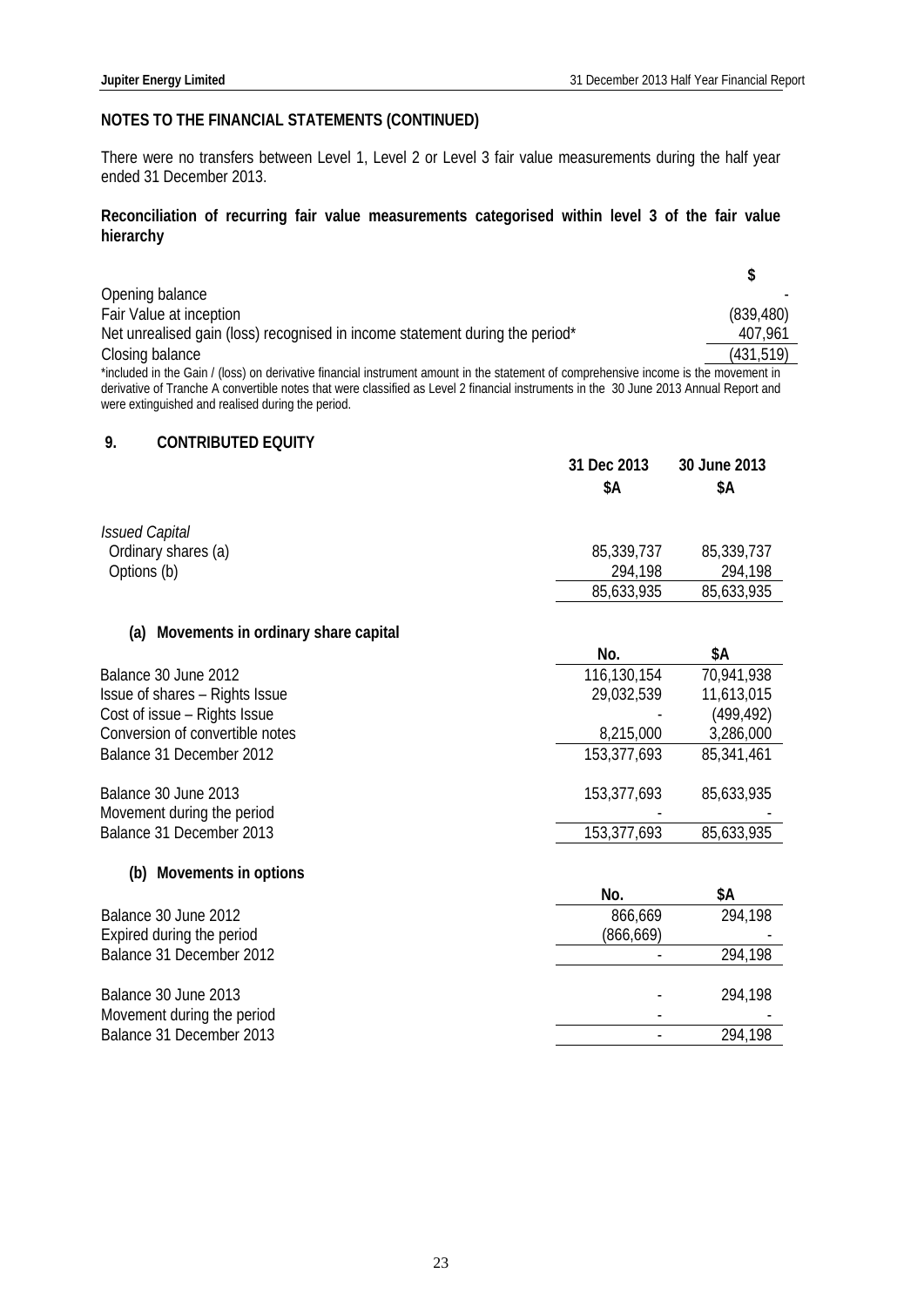#### **10. SHARE BASED PAYMENTS**

On 7 November 2013, 1,074,999 performance rights were approved by shareholders to directors. The number of performance rights vest in proportion to the percentage increase in share price at vesting date \$0.919 (minimum vesting price). For 100% of the performance rights to vest, the share price of the Company needs to reach \$1.47. In respect of the Vesting Condition, the percentage increase in the Share price of the Company will be calculated by reference to the volume weighted average price of Shares in the 20 consecutive trading days immediately prior to the Vesting Date (31<sup>st</sup> December 2014). No performance rights vest if the calculated share price is less than the minimum vesting price at vesting date.

At the same meeting shareholders approved the extension of the existing 7,000,001 performance rights to 31 December 2014, with the same terms and conditions. This brings the total number of performance rights on issue as at 31 December 2013 to 8,075,000 and these performance rights all expire on 31 December 2014.

The fair value of performance rights granted to directors is estimated as at the grant date using a Monte Carol simulation option pricing model taking into account the terms and conditions upon which the instruments were granted.

The following table lists the inputs to the models for the period ended 31 December 2013:

Performance Rights

| Grant date                   | 7 November 2013 |
|------------------------------|-----------------|
| Number of performance rights | 1,074,999       |
| Share price                  | 37.5 cents      |
| Exercise price               | 0 cents         |
| Dividend Yield               | 0.0%            |
| <b>Expected volatility</b>   | 55.0%           |
| Risk-free interest rate      | 2.54%           |
| Expected life                | $1.15$ year     |
| Weighted average fair value  | 1.97 cents      |
| Total amount                 | \$21,177        |
| Expensed to 31 December 2013 | \$3,025         |

During the current period, no performance rights vested.

# **11. CONTINGENT LIABILITIES**

There has been no significant change in contingent liabilities since the last annual reporting date.

## **12. EVENTS SUBSEQUENT TO REPORTING DATE**

#### *Production from J-50, J-51, J-52 and J-53 Wells:*

The 2014 J-50, J-51, J-52 and J-53 2014 Emissions permits were all received in December 2013 and all wells have been in production for January and most of February. Production rates being achieved are approximately as follows:

- J-50: 240 bopd
- J-51: 300 bopd
- $-J-52: 320$  bopd
- J-53: 100 bopd

with the water cut in wells J-50 and J-51 being <1%, J-52 is <2% and in the case of J-53, post remedial work, the water cut has been declining and has reduced to ~30%. It was initially decided to produce the J-53 well using an interim ESP and with the success of the remediation work, it has been decided to replace this ESP